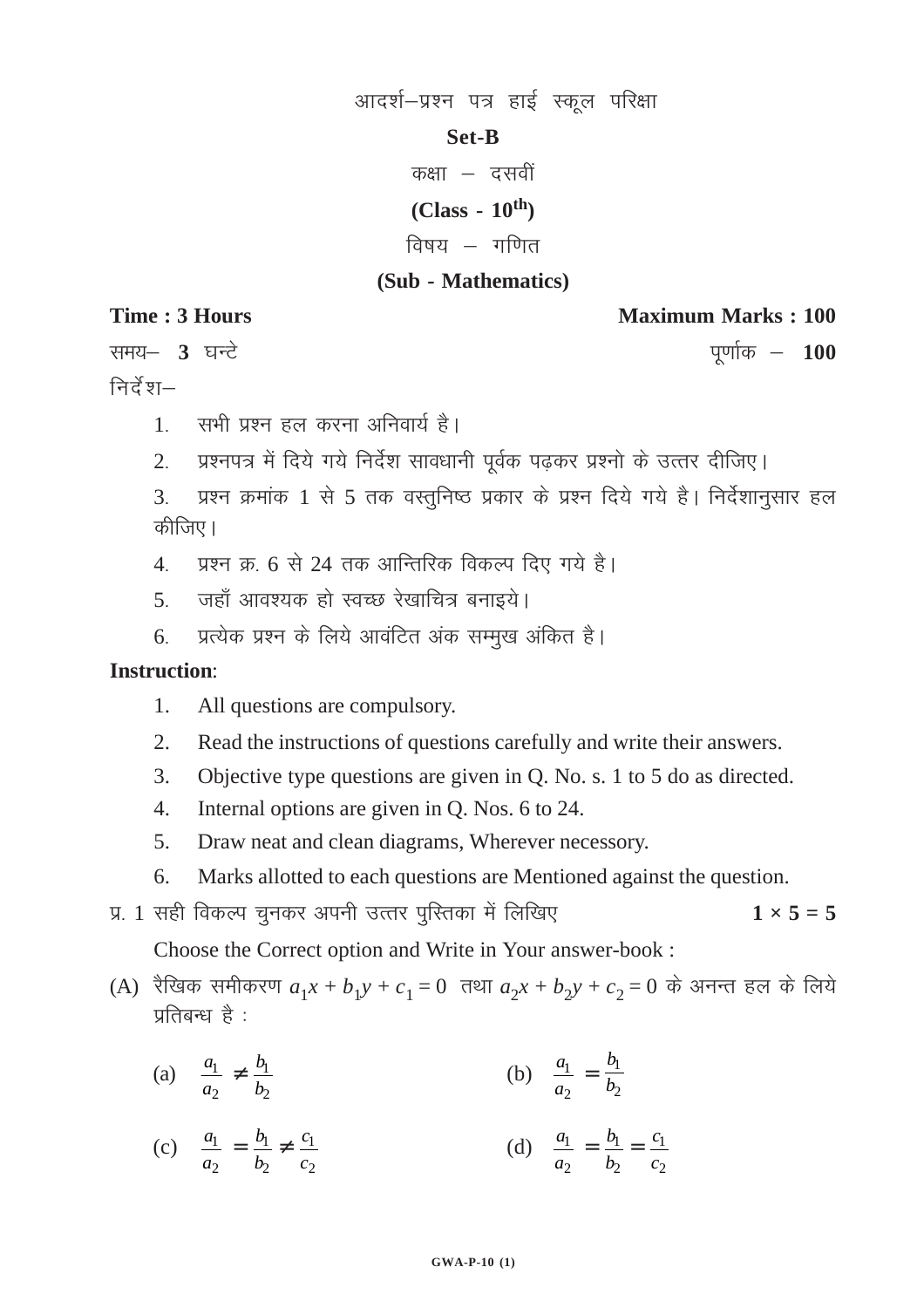In linear equations  $a_1x + b_1y + c_1 = 0$  and  $a_2x + b_2y + c_2 = 0$  the condition for infinite solution will be.

(a)  $\frac{a_1}{a_2} \neq \frac{b_1}{b_2}$ (b)  $\frac{a_1}{a_2} = \frac{b_1}{b_2}$ (d)  $\frac{a_1}{a_2} = \frac{b_1}{b_2} = \frac{c_1}{c_2}$ (c)  $\frac{a_1}{a_2} = \frac{b_1}{b_2} \neq \frac{c_1}{c_2}$ (B) समीकरण  $x + 2y = 5$  में यदि  $x = -1$  हो, तो  $y$  का मान होगा :  $(a)$  4  $(b) 2$  $(c)$  3  $(d) -2$ In the equation  $x + 2y = 5$ , If value of  $x = -1$  then value of y will be:  $(a)$  4  $(b) 2$ (d)  $-2$  $(c)$  3 (C)  $x - \frac{1}{x}$  का योज्य प्रतिलोम होगा : (a)  $-x-\frac{1}{x}$ (b)  $x + \frac{1}{x}$ (d)  $-\frac{1}{r} + x$ (c)  $\frac{1}{r} - x$ Additive inverse of  $x - \frac{1}{x}$  will be : (a)  $-x-\frac{1}{x}$ (b)  $x + \frac{1}{x}$ (d)  $-\frac{1}{r} + x$ (c)  $\frac{1}{r} - x$ (D) परिमेय व्यंजक  $\frac{x^7-6x^2+2}{x^3+4}$  के हर की घात हैं –  $(b) 7$  $(a) 2$  $(d)$  4  $(c)$  3 The Power of denominator of the rational experssion  $\frac{x^7 - 6x^2 + 2}{x^3 + 4}$  is.  $(a) 2$  $(b)$  7  $(c) 3$  $(d)$  4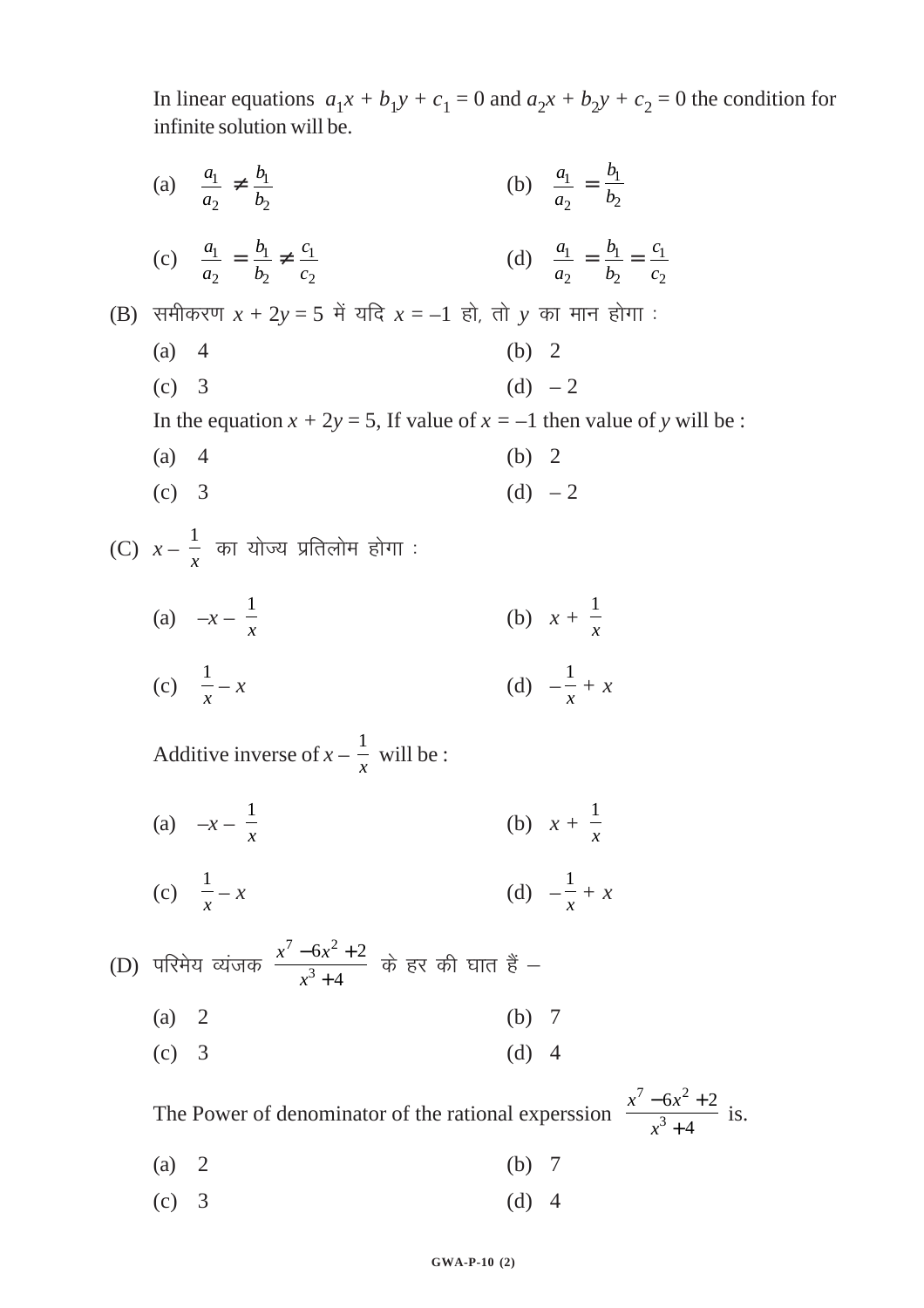|     |                   | (E) 36 और 49 का मध्यानुपाती है:                                              |          |                       |
|-----|-------------------|------------------------------------------------------------------------------|----------|-----------------------|
|     | (a)               | 40                                                                           | (b)      | 36                    |
|     | (c)               | 49                                                                           | $(d)$ 42 |                       |
|     |                   | The Mean proportion of 36 and 49 is-                                         |          |                       |
|     | (a)               | 40                                                                           | (b) $36$ |                       |
|     | $(c)$ 49          |                                                                              | $(d)$ 42 |                       |
|     |                   | प्र. 2 सही विकल्प चुनकर अपनी उत्तर—पुस्तिका में लिखिए :                      |          | $1 \times 5 = 5$      |
|     |                   | Choose the Correct option.                                                   |          |                       |
|     |                   | (A) वर्ग समीकरण $ax^2 + bx + c = 0$ के मूल वास्तविक एवं बराबर होते है, यदि : |          |                       |
|     |                   | (a) $b^2 - 4ac = 0$                                                          | (b) $3$  |                       |
|     |                   | (c) $b^2 - 4ac < 0$                                                          |          | (d) इनमें से कोई नहीं |
|     |                   | The roots are real and equal of quadratic equation $ax^2 + bx + c = 0$ if:   |          |                       |
|     |                   | (a) $b^2 - 4ac = 0$                                                          | (b) $3$  |                       |
|     |                   | (c) $b^2 - 4ac < 0$                                                          |          | (d) None of These     |
| (B) |                   | प्रत्यक्ष कर है :                                                            |          |                       |
|     | (a)               | आयकर                                                                         |          | (b) सम्पत्तिकर        |
|     |                   | (c) व्यावसायिक कर                                                            |          | (d) ये सभी            |
|     |                   | Direct tax is:                                                               |          |                       |
|     | (a)               | Income tex                                                                   | (b)      | Property tax          |
|     | (c)               | Professional Tax                                                             | (d)      | All of above          |
| (C) |                   | शिक्षा उपकर की प्रचलित दर है :                                               |          |                       |
|     | (a)               | 10%                                                                          | (b)      | 20%                   |
|     | (c)               | 8%                                                                           | (d)      | 3%                    |
|     |                   | Current rate of equation surchare is :                                       |          |                       |
|     | $\left( a\right)$ | 10%                                                                          | (b)      | 20%                   |
|     | (c)               | 8%                                                                           | (d)      | 3%                    |
|     |                   | (D) दी गई आकृति में $x^{\circ}$ द्वारा अंकित कोण का मान है ।                 |          |                       |
|     |                   | D<br>70                                                                      |          |                       |



(a)  $100^{\circ}$ 

(b)  $130^{\circ}$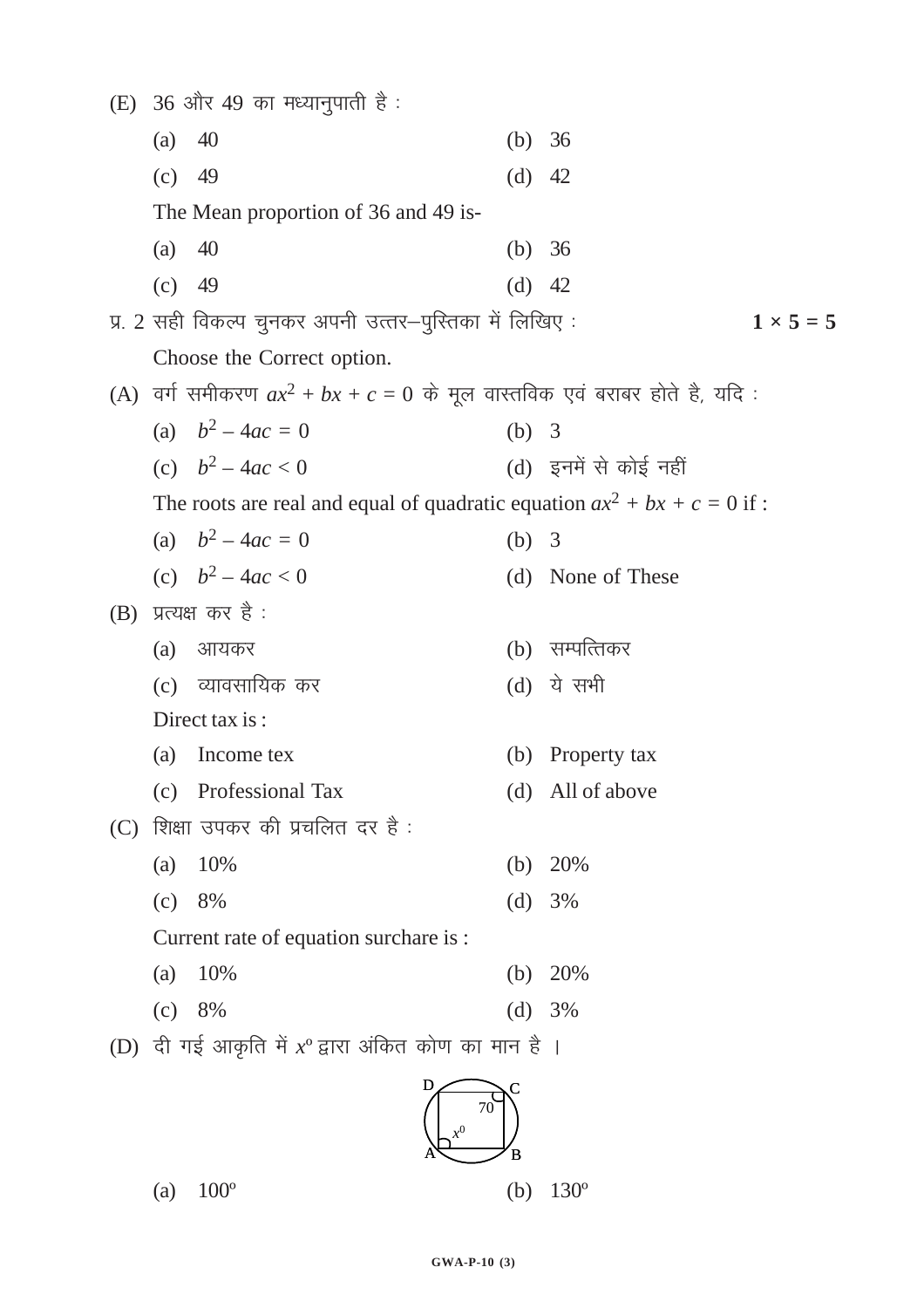In the given figure, the value of angle  $x^{\circ}$  is :

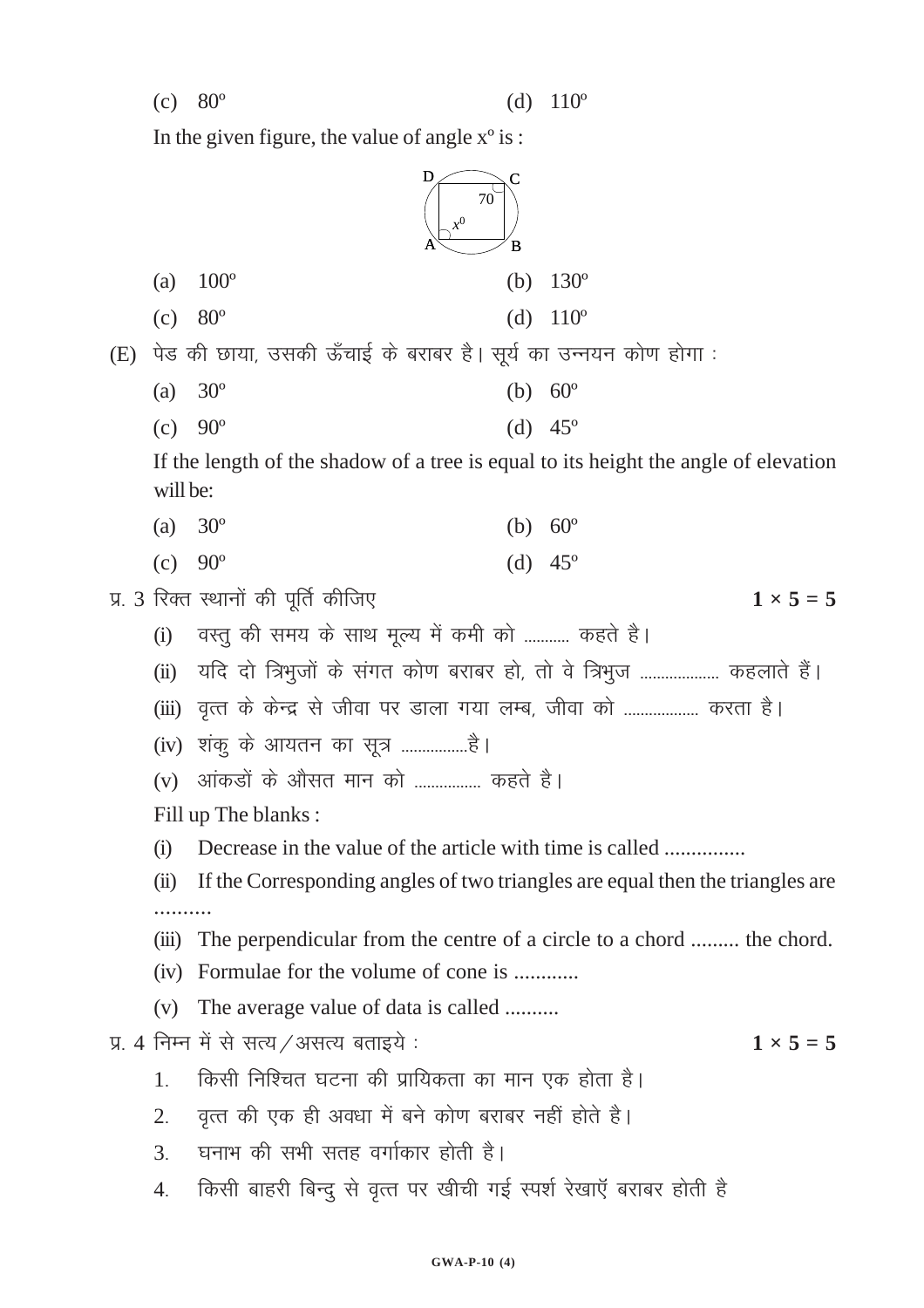5. समरूप त्रिभुजों के क्षेत्रफलों का अनुपात उनकी संगत भुजाओं में वर्गों के अनुपात के बराबर होता है।

Write true/false :

1. The probability of definite incident is 1

2- Angles in the same segment of a Circle are not equal.

3. The all faces of cuboid are square.

4. The length of two tangents drawn from an external point to a circle are equal.

5. The ratio of the areas of similar triangle is equal to the ratio of the squares of the corresponding sides.

प्र. 5 निम्नलिखित की सही जोडीयॉ बनाइए $: 1 \times 5 = 5$ 

| (3)                                     |                   | (ৰ)                |
|-----------------------------------------|-------------------|--------------------|
| (A) $\sin^2 30^\circ + \cos^2 30^\circ$ | (1)               | $\csc^2\theta$     |
| (B) $1 + \tan^2\theta$                  | (ii)              | $\sin \theta$      |
| (C) $\cos^2\theta$ , $\sec\theta$       |                   | (iii) cot $\theta$ |
| (D) $\tan (90^\circ - \theta)$          |                   | (iv) $sec^2\theta$ |
| (E) $1 + \cot^2\theta$                  |                   | $(v)$ $cos\theta$  |
|                                         | (v <sub>1</sub> ) |                    |

Match the Following pairs :

|     | 'A'                                 |          | 'R'                 |
|-----|-------------------------------------|----------|---------------------|
| (A) | $\sin^2 30^\circ + \cos^2 30^\circ$ |          | (1) $\csc^2\theta$  |
|     | (B) $1 + \tan^2\theta$              | (ii)     | $\sin \theta$       |
|     | (C) $\cos^2\theta$ , $\sec\theta$   |          | (iii) cot $\theta$  |
| (D) | $\tan(90^\circ - \theta)$           |          | (iv) $\sec^2\theta$ |
|     | (E) $1 + \cot^2\theta$              |          | $(v)$ $cos\theta$   |
|     |                                     | $(vi)$ 1 |                     |
|     |                                     |          |                     |

प्र. 6 त्रिभुज की समरूपता के लिये आवश्यक प्रतिबन्ध लिखिए। 2

Write the Conditions for the similarity of the triangles.

# अथवा / (OR)

20 मीटर लम्बी एक सीढ़ी एक भवन की खिड़की तक पहुंचती हैं, जो भूमि से 15 मीटर की ऊँचाई पर है, भवन से सीढ़ी के निचले सिरे की दूरी ज्ञात करो।

A Ladder 20 m long reaches a window of a building 15 m. above the ground.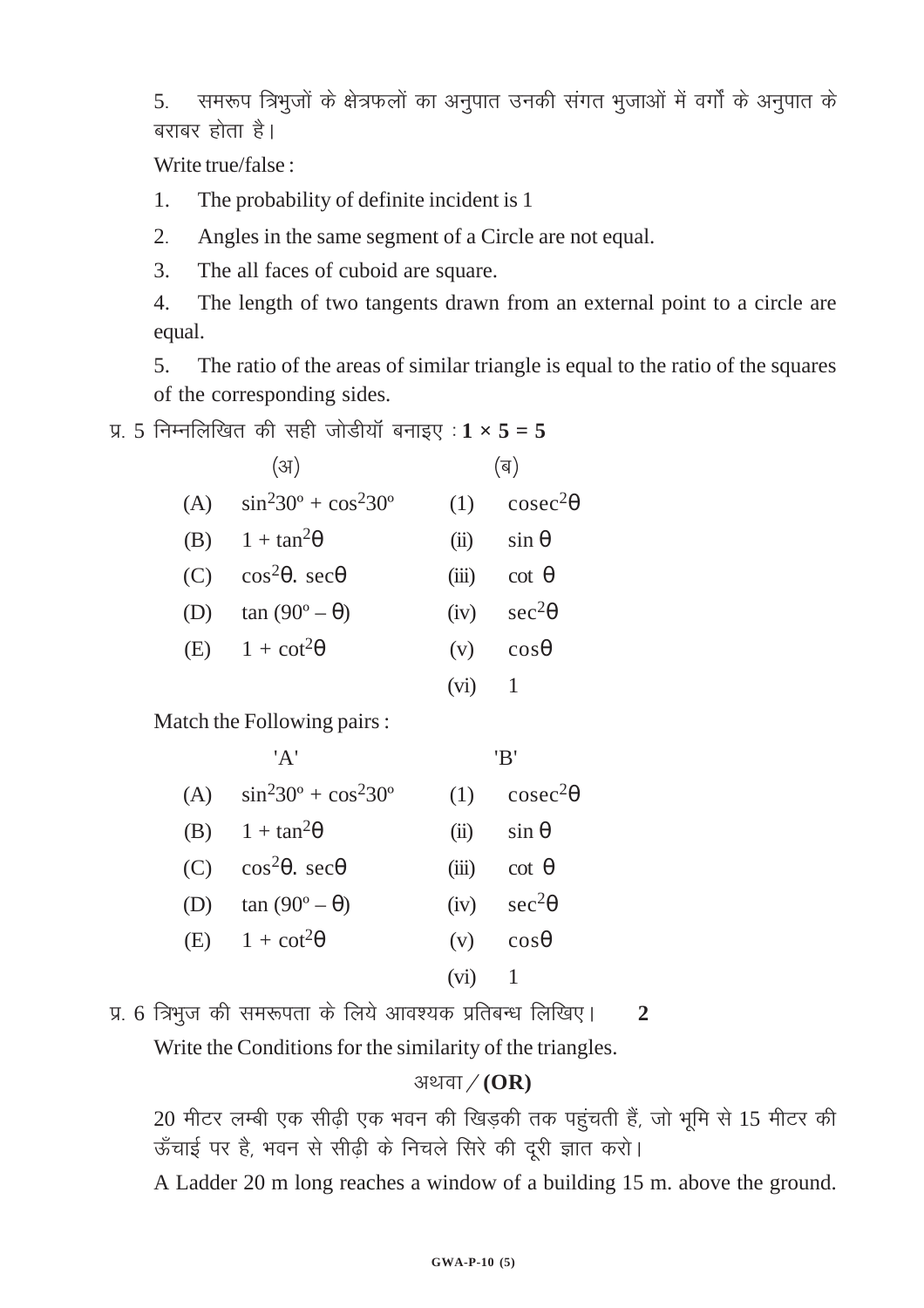Find distance of the foot of the ladder from the building.

प्र. 7 दो समरूप त्रिभूजों की परिमाप क्रमशः 30 सेमी. और 20 सेमी. है यदि एक त्रिभूज की एक भुजा की लम्बाई 12 से.मी. हो तो दूसरे त्रिभुज की संगत भुजा की लम्बाई ज्ञात करो। 2 The perimeters of two similar Triangles are 30 and 20 cm. respectively If one side of one triangle is 12 cm. find the correponding side of the other triangle.

# अथवा / (OR)

आधारभूत आनुपातिक प्रमेय का विलोम का कथन लिखिए।

Write the statement of converse of fundamental proportionality theorem.

प्र. 8 त्रिभुज *ABC* तथा त्रिभुज *PQR* समरूप है। इनके क्षेत्रफल क्रमशः 64 सेमी<sup>2</sup> तथा 121 सेमी<sup>2</sup> है। यदि  $OR = 15$  सेमी, तो भुजा BC का मान ज्ञात करो। ∆ *ABC* is similer to ∆ *PQR* Areas of two triangles are 64 cm2 and 121 cm2 respectively and if *QR =* 15 cm, them find the side *BC .*

# अथवा $/(OR)$

कौन सी भूजाएँ समकोण त्रिभुज को प्रदर्शित करती है।

(i) 6 cm, 8 cm, 10 cm (ii) 5 cm, 8 cm, 11 cm.

Which sides represent the right angled triangle.

(i) 6 cm, 8 cm, 10 cm (ii) 5 cm, 8 cm, 11 cm.

 $\bar{x}$ . 9 निम्न आंकडों का माध्य ज्ञात कीजिए– $\bar{x}$  and  $\bar{x}$  and  $\bar{x}$  and  $\bar{x}$  and  $\bar{x}$ 

2, 3, 0, 5, 2, 8

Find the mean of the following data.

2, 3, 0, 5, 2, 8

अथवा / (OR)

निम्न आँकड़ों की माध्यिका ज्ञात कीजिए

38, 70, 48, 34, 42, 55, 63, 46, 54, 44

Find the median :

```
38, 70, 48, 34, 42, 55, 63, 46, 54, 44
```
iz- 10 ;fn ik¡ls dks Qsadus ij le vad vkus dh izkf;drk Kkr dhft,A 2

Find the probability that an even number turns up in a single throw of a die.

# अथवा / (OR)

यदि कल बरसात होने की प्रायिकता 0.4 है तो कल बरसात न होने की प्रायिकता ज्ञात कीजिए।

If the probability of rainning tomarrow is 0.4 then what will be the probability of not raining tomorrow.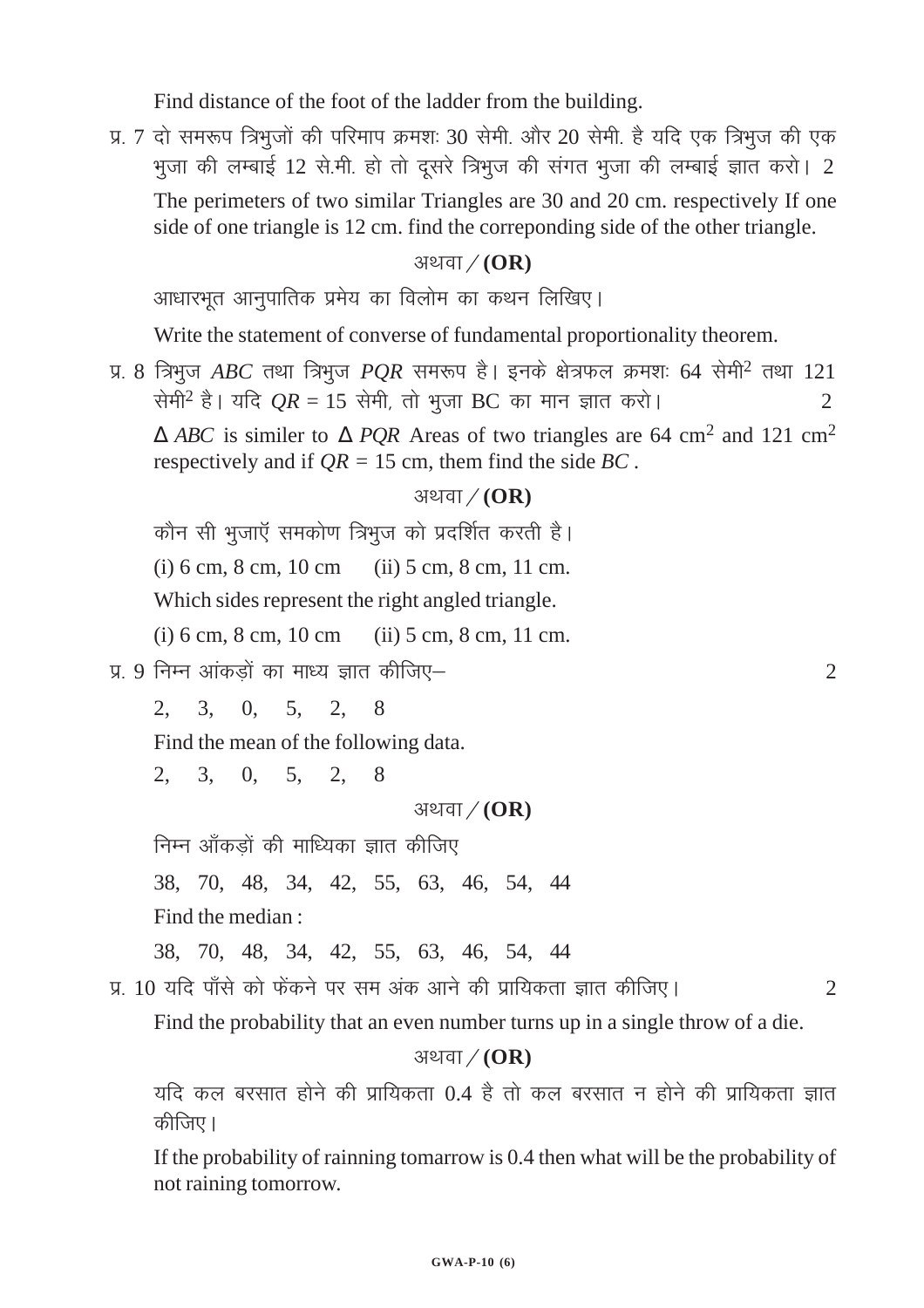iz- 11 fuEu fyf[kr lehdj.k fudk; dks gy dhft,& **4**

 $2x + 7y = 11$ 

 $-3x + 5y = -1$ 

Solve The following system of equation.

 $2x + 7y = 11$ 

 $-3x + 5y = -1$ 

## अथवा / (OR)

 $m$  का मान ज्ञात कीजिए जिनके लिये निकाय।

 $mx + y = 5$ 

 $3x + y = 1$ 

- का $(i)$  एक अद्वितीय हल हो, और
- (ii) कोई भी हल न हो।

find the value of *m* for which system of equation.

$$
mx + y = 5
$$

 $3x + y = 1$ 

has (i) unique solution and

(ii) no solution.

प्र. 12 दो कुर्सी और 3 मेंजो का मूल्य 800 रूपये है और 4 कुर्सी तथा 3 मेजों का मूल्य 1000 रूपये हैं 3 कुर्सी 3 मेजों का मूलय ज्ञात कीजिए।

The cost of 2 chairs and 3 tables is Rs. 800 and the cost of 4 chairs and 3 tables is Rs. 1000 find the cost of a 3 chairs and 3 tables.

अथवा $/(OR)$ 

दो संख्याओं का योग 100 है तथा पहली संख्या, दूसरी संख्या से 2 अधिक है। संख्याएँ ज्ञात कीजिए ।

The Sum of two num bers is 100 and the first number is 2 more than the second find the numbers.

प्र. 13 
$$
\frac{3a-4b}{3a+4b} = \frac{2}{5}
$$
  $\overrightarrow{a}$   $\overrightarrow{a}$   $\overrightarrow{a}$   $\overrightarrow{b}$   $\overrightarrow{a}$   $\overrightarrow{b}$   $\overrightarrow{b}$   $\overrightarrow{a}$ 

If  $\frac{3a-4}{3a+4}$  $a - 4b$  $a+4b$ −  $\frac{16}{+4b}$  = 2  $\frac{2}{5}$  then find the value of *a* : *b* 

# अथवा / (OR)

 $i$ यदि  $a$  और  $c$  का मध्यानुपाती  $b$  हो, तो सिद्ध कीजिए कि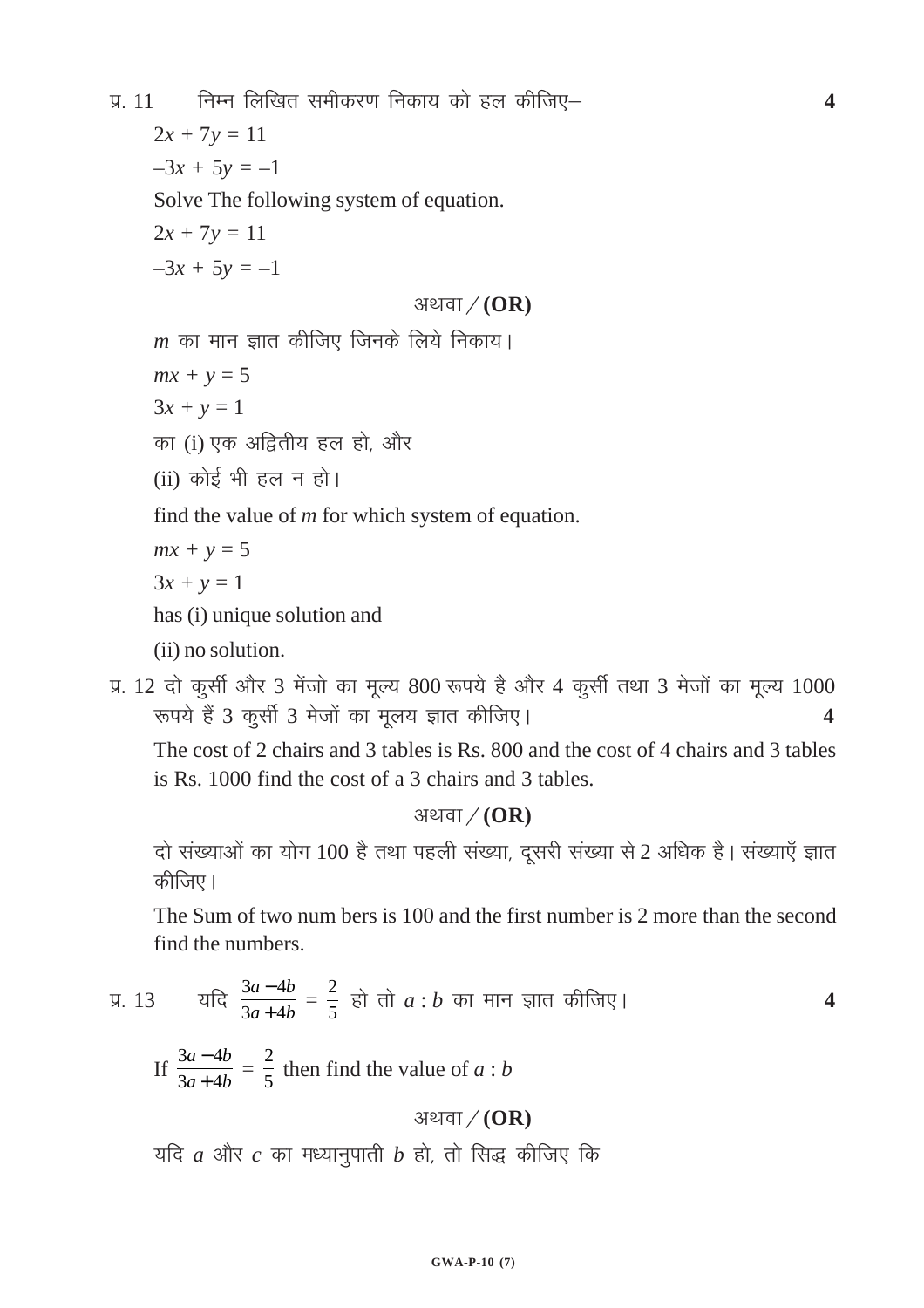$$
\frac{a^2 + b^2}{ab} = \frac{a+c}{b}
$$

If b is the mean proportional to a and c, then prove that.

$$
\frac{a^2 + b^2}{ab} = \frac{a+c}{b}
$$

निम्नलिखित समीकरण को हल कीजिए।  $\sqrt{4}$ 

$$
2x^2 - 13x + 15 = 0
$$

Solve the following equation:

 $2x^2-13x+15=0$ 

### अथवा $/(OR)$

 $\blacktriangle$ 

दो क्रमागत प्राकृत संख्यााएँ ज्ञात कीजिए जिनके वर्गों का योग 265 है।

Find two consecutive natural numbers whose squares have the sum 265.

प्र. 15 50 मीटर ऊँचे प्रकाश स्तंभ की चोटी से एक जहाज का अवनमन कोण 60° हो तो प्रकाश स्तम्भ की जहाज से दूरी ज्ञात कीजिए ।  $\overline{\mathbf{4}}$ 

From the top of 50 meters high light-house, the angle of depression of the ship is 60° find the distance between the ship and light-house

अथवा $/(OR)$ 

धूप में खड़े एक व्यक्ति की छाया उसकी ऊँचाई से  $\sqrt{3}$  गुना हो, तो उस समय सूर्य का उन्नयन कोण ज्ञात कीजिए।

Find the angle of elevation of the sum when the length of the shadow of a person is equal to  $\sqrt{3}$  times of height.

प्र.  $16$  यदि  $a$  लम्बाई  $b$  चौड़ाई और  $c$  ऊँचाई वाले घनाभ का आयतन  $V$ हो तो तथा सम्पूर्ण पृष्ठ  $S$  हो तो सिद्ध कीजिए $\blacktriangle$ 

 $\frac{1}{V} = \frac{2}{S} \left( \frac{1}{a} + \frac{1}{b} + \frac{1}{c} \right)$ 

If v is the volume of cuboid whose lenght is a breadth is  $b$  and hight is  $c$  and  $s$  is its total surface area, then prove that :

$$
\frac{1}{V} = \frac{2}{S} \left( \frac{1}{a} + \frac{1}{b} + \frac{1}{c} \right)
$$

# अथवा $/$  (OR)

एक घनाकार डिब्बे का आयतन 1331 घन सेमी है, तो उसका सम्पूर्ण पृष्ठ ज्ञात कीजिए। The volume of a cubical box is 1331 cu, then find its total surface area.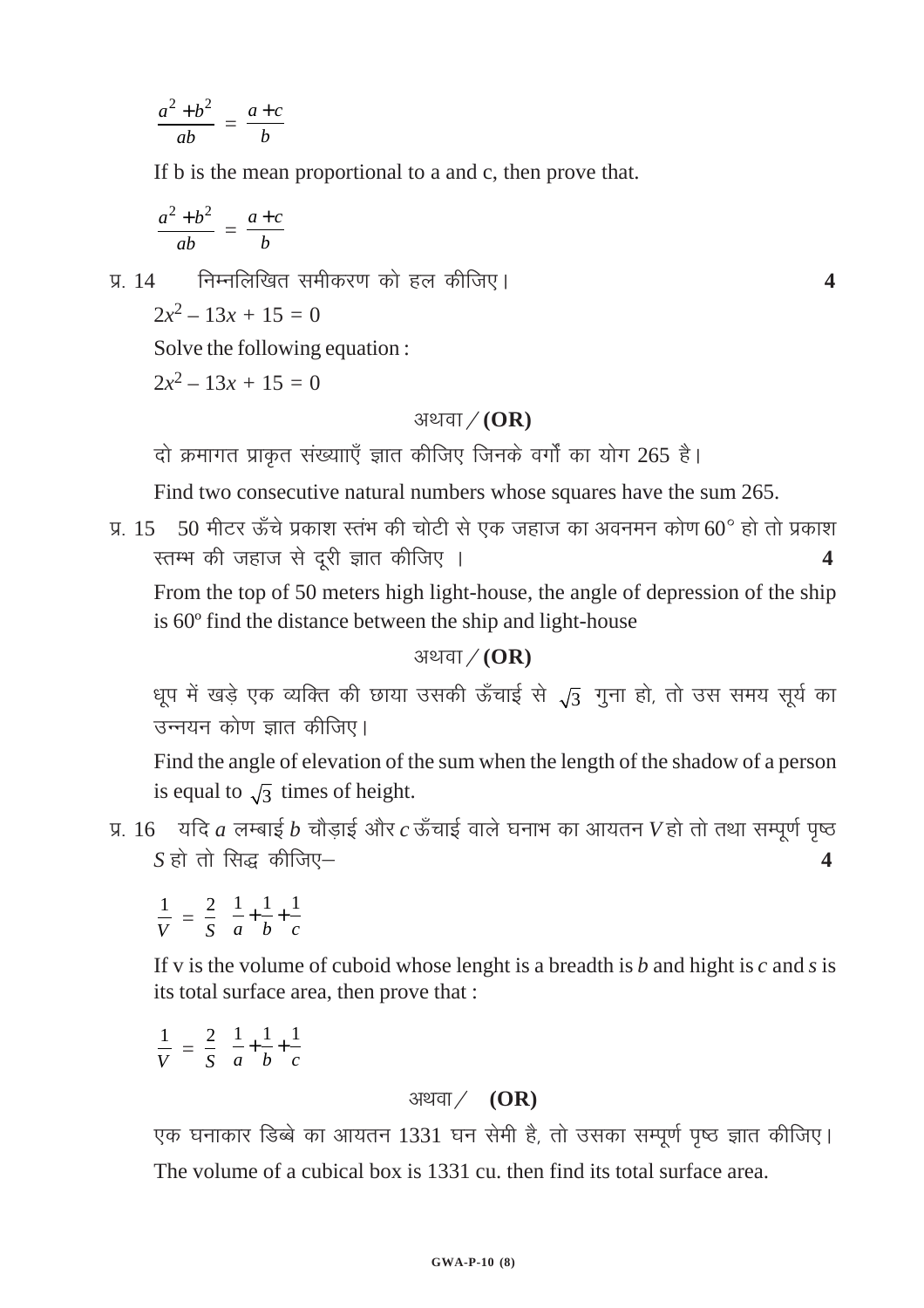प्र- 17 8 सेमी त्रिज्या के लोहे के गोले को गलाकर 1 सेमी त्रिज्या के कितने छोटे गोले बनाए जा सकते है।  $\sim$ 

An iron sphere of radius 8 cm. is melted, then recosted in to small spheres each of radius 1 cm. find the number of small spheres.

#### अथवा / (OR)

एक बेलन के आधार का व्यास 14 सेमी और ऊँचाई 20 सेमी. है। बेलन का सम्पूर्ण पृष्ठ एवं आयतन ज्ञात कीजिए।

The diameter of base of a cylinder is 14 cm. and its height is 20 cm. find whole surface area and volume .

$$
y. 18 \t yv1749 v3 3717 480 v3 5
$$

 $a^2 (b - c) + b^2 (c - a) + c^2 (a - b)$ Factorize  $a^2 (b - c) + b^2 (c - a) + c^2 (a - b)$ 

अथवा / "OR"

यदि 
$$
\frac{x}{(b+c)} = \frac{y}{(c+a)} = \frac{z}{(a+b)}
$$
 हो, तो सिद्ध कीजिए कि

$$
(b - c)x + (c - a)y + (a - b) z = 0
$$

If 
$$
\frac{x}{(b+c)} = \frac{y}{(c+a)} = \frac{z}{(a+b)}
$$
 then prove that

 $(b - c)x + (c - a)y + (a - b)z = 0$ 

प्र. 19 एक सवारी गाड़ी की सामान्य चाल में 5 किमी / घंटा की कमी कर दी जाये, तो वह 300 किमी की दूरी तय करने में 2 घण्टे अधिक समय लेती है। उसकी सामान्य चाल ज्ञात dhft,A **5**

A passenger train takes two hours more for a journey of 300 km if its speed is decreased by 5 km/hr from its usual speed. find the usual speed of the train:

#### अथवा $/(OR)$

```
हल कीजिए-
```

$$
x^4 - 10x^2 + 9 = 0
$$

Solve -  $x^4 - 10x^2 + 9 = 0$ 

प्र. 20 एक वाशिंग मशीन 6400 रु. नगद या 1400 रु. आंशिक भूगतान देकर व 3 मासिक किश्त प्रत्येक 1717 रू. पर मिलती है, तो किश्त योजना में किस दर से ब्याज लिया जा रहा है।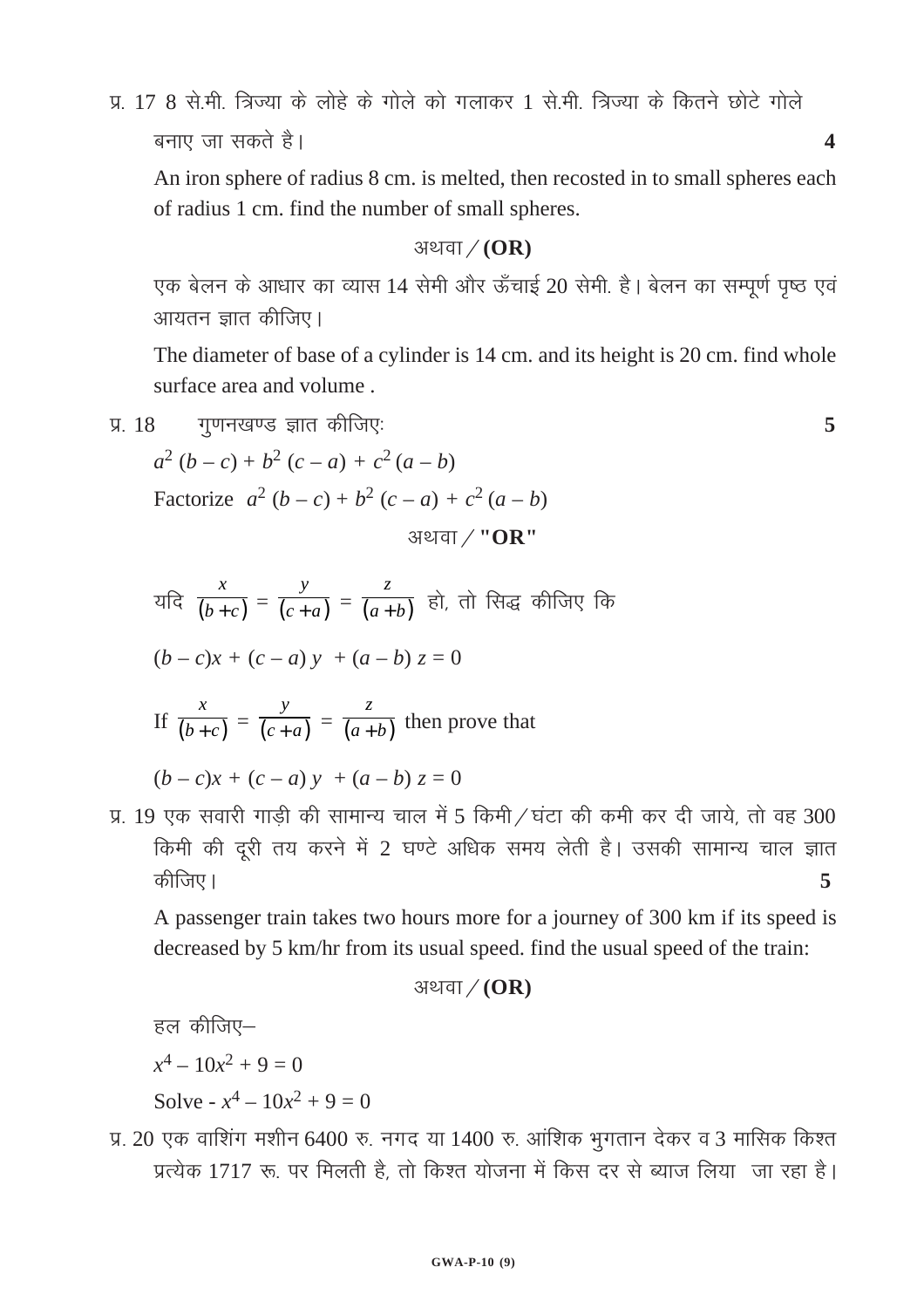A washing machine is available for Rs. 6400 cash or Rs. 1400 cash down payment and three month instalment of Rs. 1717 each. find the rate of interrest charged under the instalment plan.

अथवा / (OR)

 $1500$  रु. का 5% प्रतिवर्ष की दर से 3 वर्षों का चक्रवृद्धि ब्याज व मिश्रधन सूत्र विधि से ज्ञात कीजिए।

Find the compound interrest and amount on Rs. 1500 at the rate of interest 5% per annum for 3 years using formula method.

प्र. 21  $\sigma$  एक त्रिभुज *ABC* का परिगत वृत्त खीजिए, जिसमें  $AB = 5$  सेमी.  $BC = 7$  सेमी.  $\angle ABC = 60^{\circ}$ <del>s</del><sup>1</sup> **5** 

Construct a circumcircle of triangle ∆*ABC* in which *AB =* 5 cm, *BC =* 7 cm. and  $\angle ABC = 60^\circ$ .

अथवा 
$$
\diagup
$$
 (OR)

एक चक्रीय चतुर्भुज की रचना कीजिए जिसमें  $AC = 4$  सेमी.  $\angle ABC = 90^\circ$ ,  $AB = 1.5$ सेमी  $AD = 2$  सेमी

Construct a cyclic quadrilateral in Which  $AC = 4$  cm.,  $\angle ABC = 90^\circ$ ,  $AB = 1.5$ cm. and  $AD = 2$ cm.

प्र.  $22$  सिद्ध कीजिए कि.

$$
\frac{1+\cos A}{\sin A} + \frac{\sin A}{1+\cos A} = \frac{2}{\sin A}
$$

Prove that

$$
\frac{1+\cos A}{\sin A} + \frac{\sin A}{1+\cos A} = \frac{2}{\sin A}
$$

अथवा / **(OR)** 

सिद्ध कीजिए (बिना सारणी के प्रयोग से)

 $\frac{\sin 70^{\circ}}{\cos 20^{\circ}} + \frac{\cos ec 20^{\circ}}{\sec 70^{\circ}}$  $\frac{\cos ec 20^{\circ}}{\sec 70^{\circ}}$  – 2 cos 70° cosec 20° = 0

Prove that (With out using table) :

$$
\frac{\sin 70^{\circ}}{\cos 20^{\circ}} + \frac{\cos ec 20^{\circ}}{\sec 70^{\circ}} - 2 \cos 70^{\circ} \csc 20^{\circ} = 0
$$

प्र. 23 Fug कीजिए कि किसी चक्रीय चतुर्भुज के सम्मुख कोणों का योग 180° होता हैं।

**4**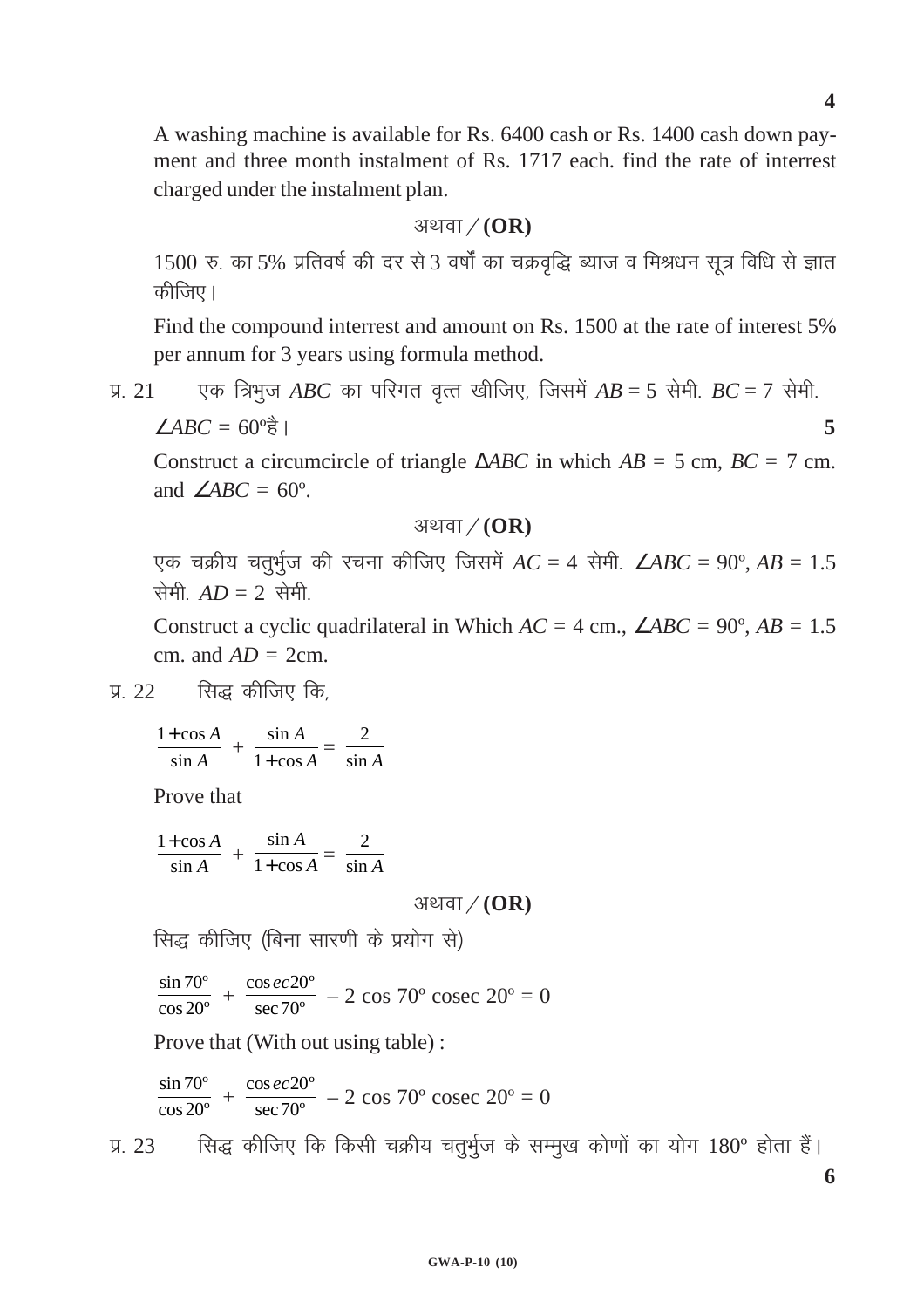Prove that the sum of pairs of opposite angles of a cyclic quadrilateral is 180º

अथवा / (OR)

 $PAB$ ,  $O$  केन्द्र के एक वृत्त की छेदक रेखा है जो वृत्त को  $A$  और  $B$  पर काटती है तथा PT स्पर्श रेखा है तो सिद्ध कीजिए कि-

*PA*  $\cdot$  *PB* =  $(PT)^2$ 

If PAB is a secant to a circle of centre O, intersecting the circle at A and B and PT is tangent segnent then prove that –

*PA*  $\cdot$  *PB* =  $(PT)^2$ 

<u>प्र. 24</u> fिम्नलिखित बारम्बारता बंटन का माध्य ज्ञात कीजिए।

| प्राप्तांक | विघार्थियों की संख्या |
|------------|-----------------------|
| $10 - 20$  | 6                     |
| $20 - 30$  | 8                     |
| $30 - 40$  | 13                    |
| $40 - 50$  | 7                     |
| $50 - 60$  | 3                     |
| $60 - 70$  | 2                     |
| $70 - 80$  |                       |

Find the Mean of the following frequecy distribution -

| <b>Marks</b> obtained | <b>Number of students</b> |
|-----------------------|---------------------------|
| $10 - 20$             | 6                         |
| $20 - 30$             | 8                         |
| $30 - 40$             | 13                        |
| $40 - 50$             | 7                         |
| $50 - 60$             | 3                         |
| $60 - 70$             | 2                         |
| $70 - 80$             |                           |

# अथवा / (OR)

निम्न आकड़ों से वर्ष 1995 को आधार वर्ष मानकर वर्ष 1999 का निर्वाह खर्च सूचकांक ज्ञात कीजिए।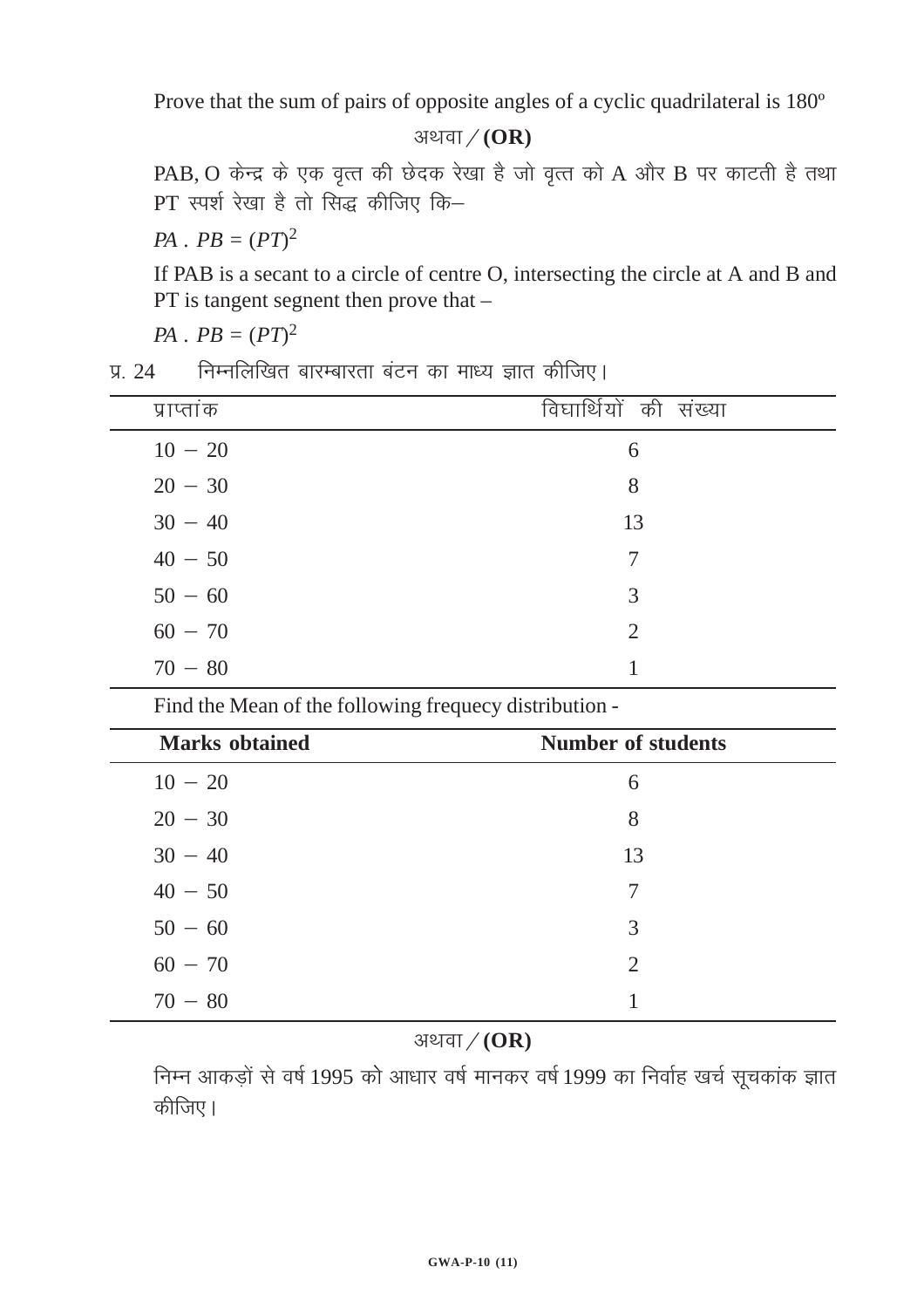| वस्तु         | मात्रा (कि.ग्रा.) |          | मूल्य प्रति किग्रा. (रुपये में) |
|---------------|-------------------|----------|---------------------------------|
|               |                   | 1995 में | 1999 में                        |
| A             | 20                | 12       | 15                              |
| B             | 10                |          | 8                               |
| $\mathcal{C}$ | 12                | 15       | 20                              |
| D             | 15                | 35       | 40                              |
| E             |                   | 15       | 30                              |

Calculate the cost of living index number of 1999, on the basis of 1995 from the following data

| <b>Item</b>   | Weight (In Kg) | Price (Rs) in per Kg |                  |  |
|---------------|----------------|----------------------|------------------|--|
|               |                | <b>Year 2000</b>     | <b>Year 2005</b> |  |
| A             | 20             | 12                   | 15               |  |
| B             | 10             | 7                    | 8                |  |
| $\mathcal{C}$ | 12             | 15                   | 20               |  |
|               | 15             | 35                   | 40               |  |
| E             | 5              | 15                   | 30               |  |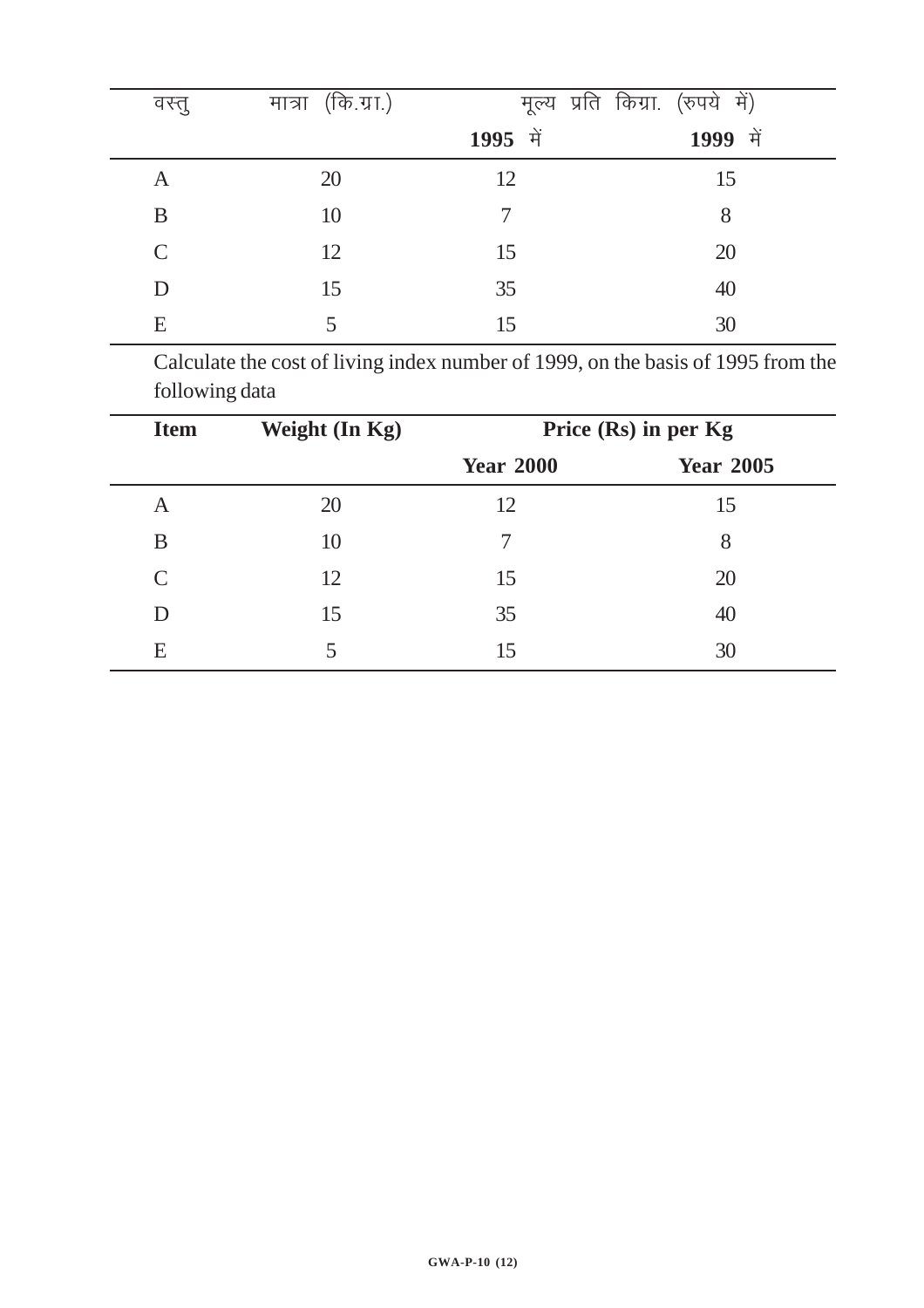# अंक योजना

**Mark Dirsbution 2013-14**

|                  | स. क्र. इकाई एवं विषय वस्तु इकाई पर वस्तुनिष्ठ |                |                | $\overline{2}$ | $\overline{\mathbf{3}}$ | $\overline{\mathbf{4}}$ | 5            | 6              | कु ल                       |
|------------------|------------------------------------------------|----------------|----------------|----------------|-------------------------|-------------------------|--------------|----------------|----------------------------|
|                  |                                                | आबटित          | प्रश्न         |                |                         |                         |              |                | अंक अंक अंक अंक अंक प्रश्न |
|                  |                                                | अं क           | 1 अंक          |                |                         |                         |              |                |                            |
| 1.               | दो चर राशियों के रेखिक समी                     | 10             | $\overline{2}$ |                |                         | $\overline{2}$          |              |                | $\overline{2}$             |
| 2.               | बहुपद एवं परिमेय व्यंजक                        | $\overline{7}$ | $\overline{2}$ |                |                         |                         | 1            |                | $\mathbf{1}$               |
| 3.               | अनुपात एवं समानुपात                            | 5              | $\mathbf{1}$   |                |                         | $\mathbf{1}$            |              |                | $\mathbf{1}$               |
| $\overline{4}$ . | वर्ग समीकरण                                    | 10             | $\mathbf{1}$   |                |                         | $\mathbf{1}$            | $\mathbf{1}$ |                | $\overline{2}$             |
| 5.               | वाणिज्य गणित                                   | 8              | 3              |                |                         |                         | 1            |                | $\mathbf{1}$               |
| 6.               | समरुप त्रिभुज                                  | 8              | $\mathfrak{2}$ | 3              |                         |                         |              |                | 3                          |
| 7.               | वृत्त                                          | 10             | $\overline{4}$ |                |                         |                         |              | 1              | 1                          |
| 8.               | रचनाएं                                         | 5              |                |                |                         |                         | 1            |                | 1                          |
| 9.               | त्रिकोणमिति                                    | 10             | 5              |                |                         |                         | 1            |                | $\mathbf{1}$               |
| 10.              | ऊचाई एवं दूरी                                  | 5              | $\mathbf{1}$   |                |                         | $\mathbf{1}$            |              |                | $\mathbf{1}$               |
| 11.              | क्षेत्रमिति                                    | 10             | $\overline{2}$ |                |                         | $\overline{2}$          |              |                | $\overline{2}$             |
| 12.              | सांख्यिकीय प्रायिकता                           | 12             | $\overline{2}$ | $\overline{2}$ |                         |                         |              | 1              | 3                          |
|                  | योग                                            | 100            | 25             | 5              |                         | $\overline{7}$          | 5            | $\overline{2}$ | $19 + 5$                   |
|                  |                                                |                |                |                |                         |                         |              |                | $= 24$                     |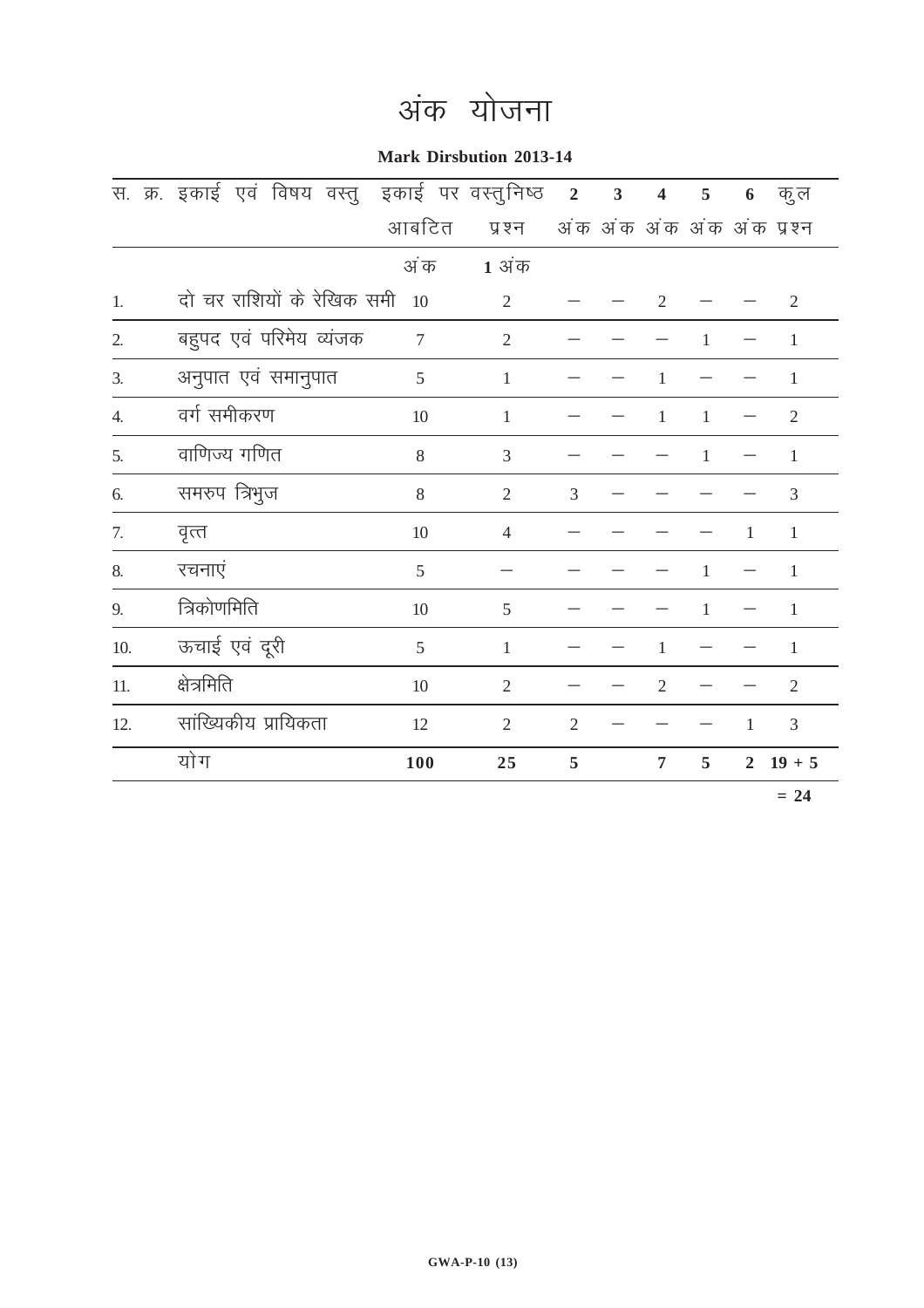आदर्श–प्रश्न उत्तर कक्षा $-$  दसवीं **Set-B**

# **(Class - 10th)**

# विषय $-$ गणित

# **(Sub - Mathematics)**

निर्देश $-$ 

**Time : 3 Hours Maximum Marks : 100** 

रामय– 3 घन्टे कर्कटक कर कर कर कर कर कर पूर्णाक – 100

- 1. सभी प्रश्न हल करना अनिवार्य है।
- 2. प्रश्नपत्र में दिये गये निर्देश सावधानी पूर्वक पढ़कर प्रश्नो के उत्तर दीजिए।
- 3. प्रश्न क्रमांक 1 से 5 तक वस्तुनिष्ठ प्रकार के प्रश्न दिये गये है। निर्देशानुसार हल कीजिए।
- 4. प्रश्न क्र. 6 से 24 तक आन्तिरिक विकल्प दिए गये है।
- 5. जहाँ आवश्यक हो स्वच्छ रेखाचित्र बनाइये।
- 6. प्रत्येक प्रश्न के लिये आवंटित अंक सम्मुख अंकित है।

# **Instruction**:

- 1. All question are compulaory.
- 2. Read the instructions of questions carefully and write their answers.
- 3. Objective type questions are given in Q. No. s. 1 to 5 do as directed.
- 4. Internal options are given in Q. Nos. 6 to 24.
- 5. Draw neat and clean diagrams, Wherever necessary.
- 6. Marks allotted to each questions are Mentioned against the question.
- $\overline{u}$  1

| हलः $(A)$ $(d)$ | $rac{a_1}{a_2} = \frac{b_1}{b_2} = \frac{c_1}{c_2}$ |
|-----------------|-----------------------------------------------------|
| $(B)$ (c)       | 3                                                   |
| $(C)$ (c)       | $\frac{1}{x}$ - x                                   |
| $(D)$ (c)       | 3                                                   |
| $(E)$ (d)       | 42                                                  |
| $\sqrt{2}$      |                                                     |
| हलः $(A)$ $(d)$ | $b^2 - 4ac$                                         |

#### **GWA-S-12 (1)**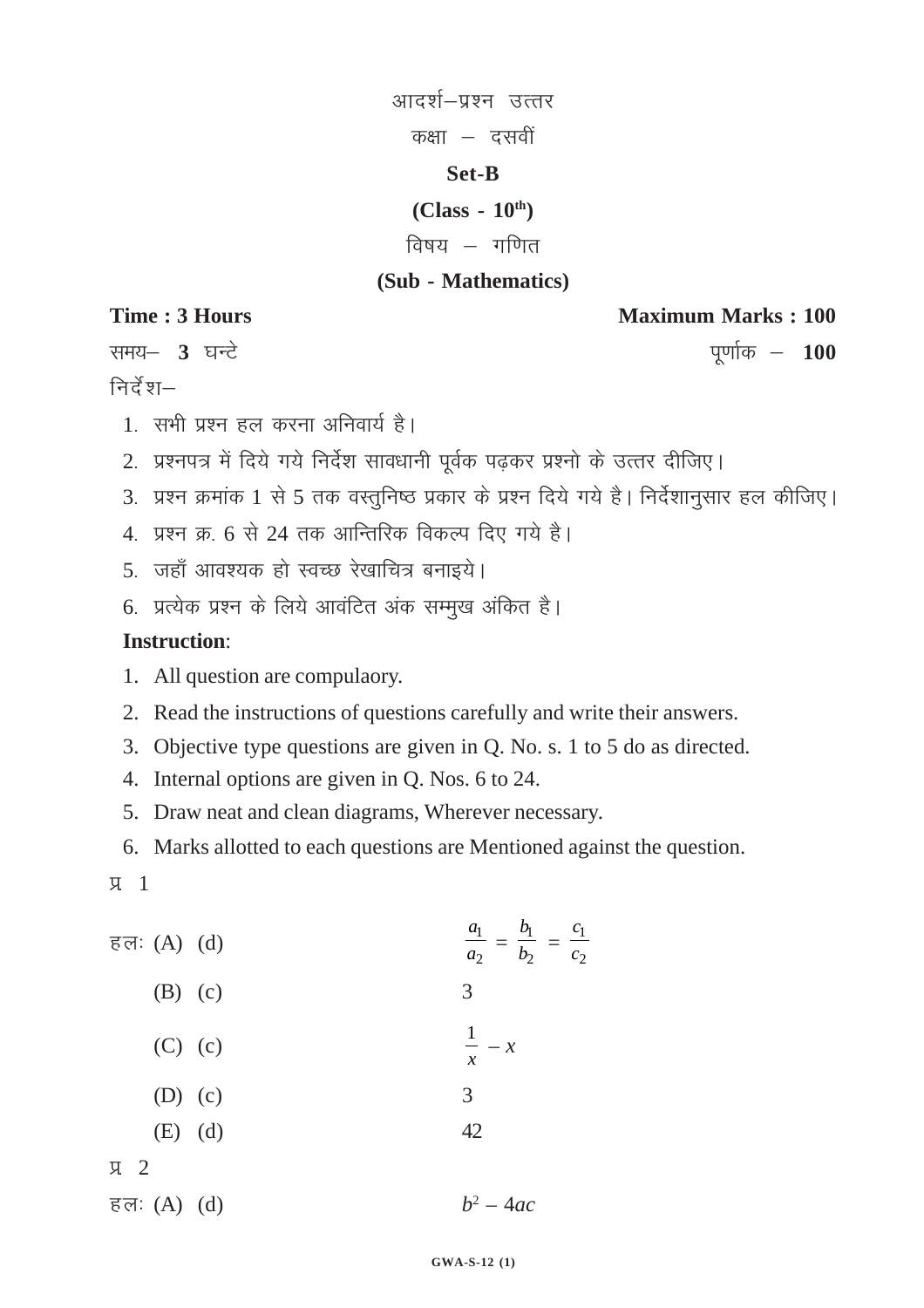| <b>∠⊾ ∪</b> |                                                  |                    |
|-------------|--------------------------------------------------|--------------------|
|             | हलः त्रिभुज की समरूपता के लिये आवश्यक प्रतिबन्ध– |                    |
|             | (i) त्रिभुजों के संगत कोण बराबर होते होते हैं।   | $1 \overline{3}$ क |
|             | (ii) त्रिभुजों की संगत भुजाएँ अनुपातिक होती है।  | 1 अंक              |
|             |                                                  |                    |

 $(D)$ 

 $(E)$ 

- $(B)$  (iv)  $sec^2\theta$
- $\overline{1}$
- 

 $(C)$  (v)  $cos\theta$ 

(iii)  $\cot\theta$ 

(i)  $\csc^2\theta$ 

- 
- 
- $(A)$  (vi)
- 
- 
- 
- हल : सही जोड़ी
- 
- $(v)$ सत्य
- $(iii)$ असत्य  $(iv)$ सत्य
- $(ii)$ असत्य
- सत्य
- $(i)$
- हल $:$  सत्य / असत्य
- $\sqrt{4}$

 $\overline{A}$  5

Л 6

- $(v)$ माध्य
- $rac{1}{3} \pi r^2 h$  $(iv)$
- समद्विभाजित  $(iii)$
- $(ii)$ समरूप
- $(i)$ घसारा

हल : रिक्त स्थान की पूर्ति–

- $\overline{A}$  3
- $(C)$  (d) 3%  $(D)$   $(d)$  $110^{\circ}$  $45^{\circ}$  $(E)$  (d)
- ये सभी  $(B)$   $(d)$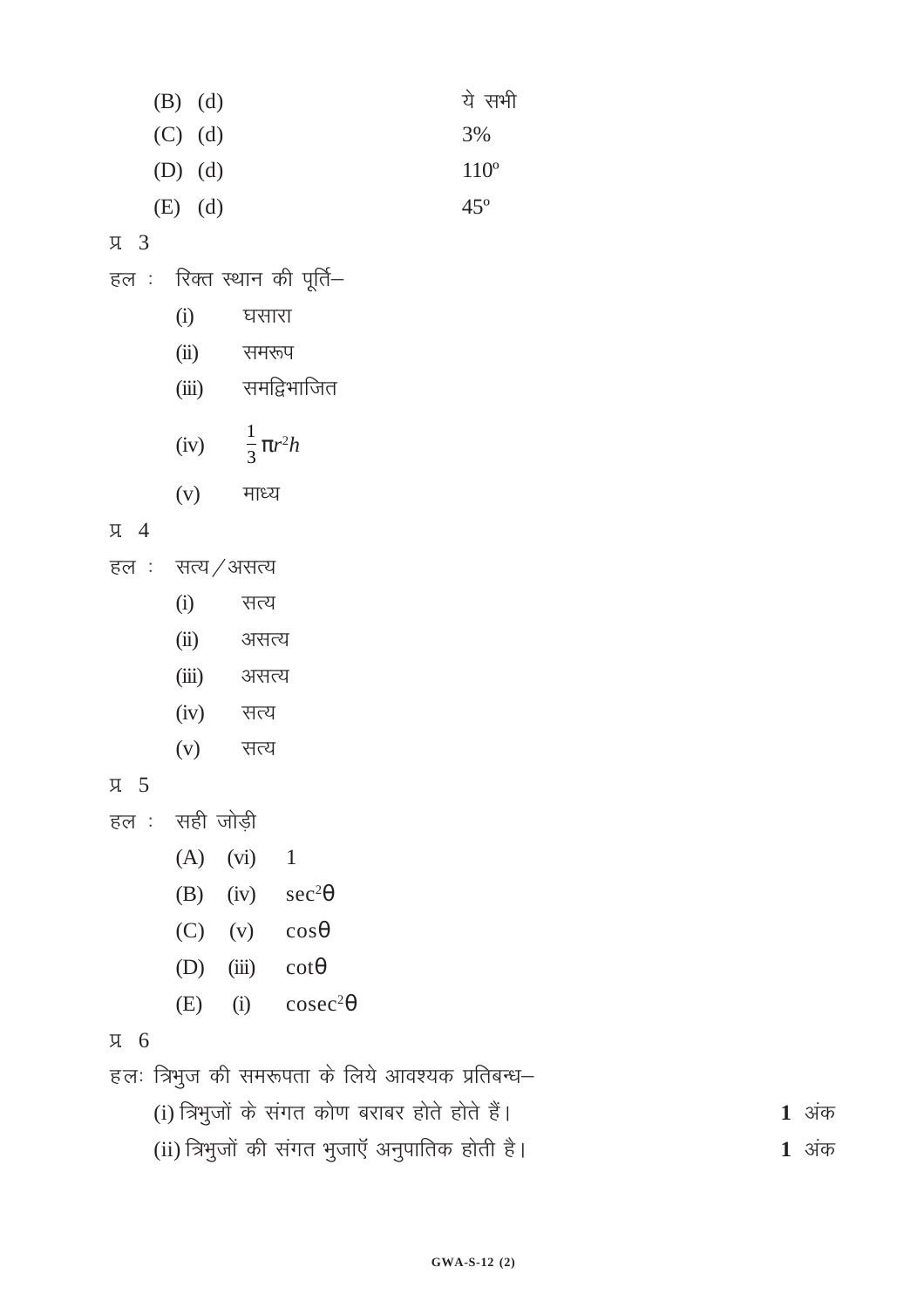हल:



सीढ़ी 
$$
AB = 20
$$
 मीटर भूमि से खिड़की तक ऊंचाई $AC = 15$  मीटर  
 $BC = \overline{3} \sin \theta$  इं

समकोण  $\triangle ABC$  में, पाइथागोरस प्रमेय से-

$$
(AB)^2 = (AC)^2 + (BC)^2
$$
  
\n
$$
(BC)^2 = (AC)^2 - (AB)^2
$$
  
\n
$$
(BC)^2 = (20)^2 - (15)^2
$$
  
\n
$$
(BC)^2 = 400 - 225
$$
  
\n
$$
(BC)^2 = \sqrt{175} = 5\sqrt{7}
$$
 \n The answer is 1. \n The answer is 1. \n The answer is 2. \n The answer is 3. \n The answer is 4. \n The answer is 4. \n The answer is 1. \n The answer is 4. \n The answer is 4. \n The answer is 4. \n The answer is 4. \n The answer is 4. \n The answer is 4. \n The answer is 4. \n The answer is 4. \n The answer is 4. \n The answer is 4. \n The answer is 4. \n The answer is 4. \n The answer is 4. \n The answer is 4. \n The answer is 4. \n The answer is 4. \n The answer is 4. \n The answer is 4. \n The answer is 4. \n The answer is 4. \n The answer is 4. \n The answer is 4. \n The answer is 4. \n The answer is 4. \n The answer is 4. \n The answer is 4. \n The answer is 4. \n The answer is 4. \n The answer is 4. \n The answer is 4. \n The answer is 4. \n The answer is 4. \n The answer is 4. \n The answer is 4. \n The answer is 4. \n The answer is 4. \n The answer is 4. \n The answer is 4. \n The answer is 4. \n The answer is 4. \n The answer is 4. \n The answer is 4. \n The answer is 4. \n The answer is 4. \n The answer is 4. \n The answer is 4. \n The answer is 4. \n The answer is 4. \n The answer is 4. \n The answer is 4. \n The answer is 4. \n The answer is 4. \n The answer is 4. \n The answer is 4. \n The answer is 4. \n The answer is 4. \n The answer

Я 7

हलः दो  $\triangle ABC$  एवं  $\triangle PQR$  में



 $\frac{AB+BC+AC}{PQ+QR+PR} = \frac{AB}{PQ}$ 

(समरूप त्रिभुजों की परिमाप संगत भुजाओं के अनुपात में होती है।)

 $\frac{30}{20} = \frac{12}{PQ}$ 1 अंक

$$
PQ = \frac{12 \times 20}{30} = 8 \text{ }\mathfrak{R} \mathfrak{H}
$$

अंतः अभीष्ट संगत भुजा=8 से.मी.  $1$  अंक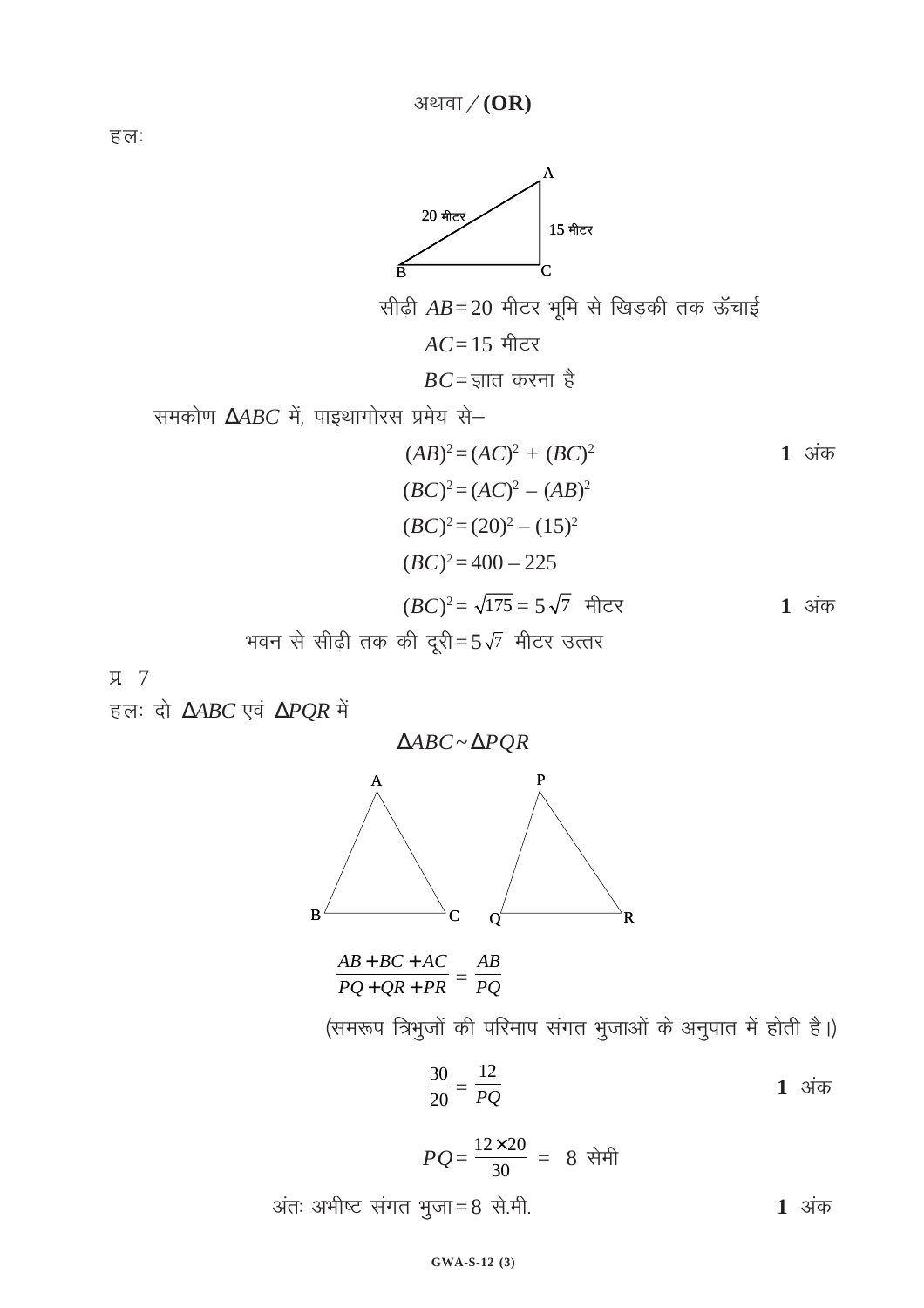#### अथवा $/(OR)$

हलः आधार भूत आनुपातिक प्रमेय का विलोमः "यदि किसी त्रिभुज में कोई सरल रेखा उसकी दो भुजाओं को समान अनुपात में विभक्त करें तो वह तीसरी भुजा के समान्तर होती है।'' 2 अंक

Я 8

$$
\frac{\Delta ABC \text{ on } \frac{a}{A} \text{ when}}{\Delta PQR \text{ on } \frac{a}{A} \text{ when}} = \frac{(BC)^2}{(QR)^2}
$$
\n
$$
\frac{64}{121} = \frac{(BC)^2}{(15)^2}
$$
\n
$$
\sqrt{\frac{64}{121}} = \frac{BC}{15}
$$
\n
$$
BC = \frac{8 \times 15}{11} = \frac{120}{11} \text{ õH.}
$$
\n
$$
BC = \frac{120}{11} \text{ òH.}
$$
\n
$$
35 \text{ F} \times (GP)
$$

### अथवा $/(OR)$

- हलः हम जानते हैं कि त्रिभुज में बड़ी भुजा का वर्ग अन्य दो भुजाओं के वर्गों के योग के बराबर हो तो उन भुजाओं से बना त्रिभुज होगा।
- (i) समकोण त्रिभुज  $(10)^2 = (6)^2 + (8)^2$  $100 = 36 + 64$  $100 = 100$ यह सत्य है- अतः समकोण त्रिभुज होगा।  $(11)^2 = (5)^2 + (8)^2$  $(ii)$

$$
121 = 25 + 64
$$
  

$$
100 \neq 89
$$

अतः समकोण त्रिभुज नहीं होगा।

д 9

हल:

$$
\text{HIEU} = \frac{\text{and }\text{and }\text{and}}{\text{and }\text{and }\text{and }\text{and}}
$$

$$
\text{HIEZ} = \frac{2+3+0+5+2+8}{6}
$$

1 अंक

1 अंक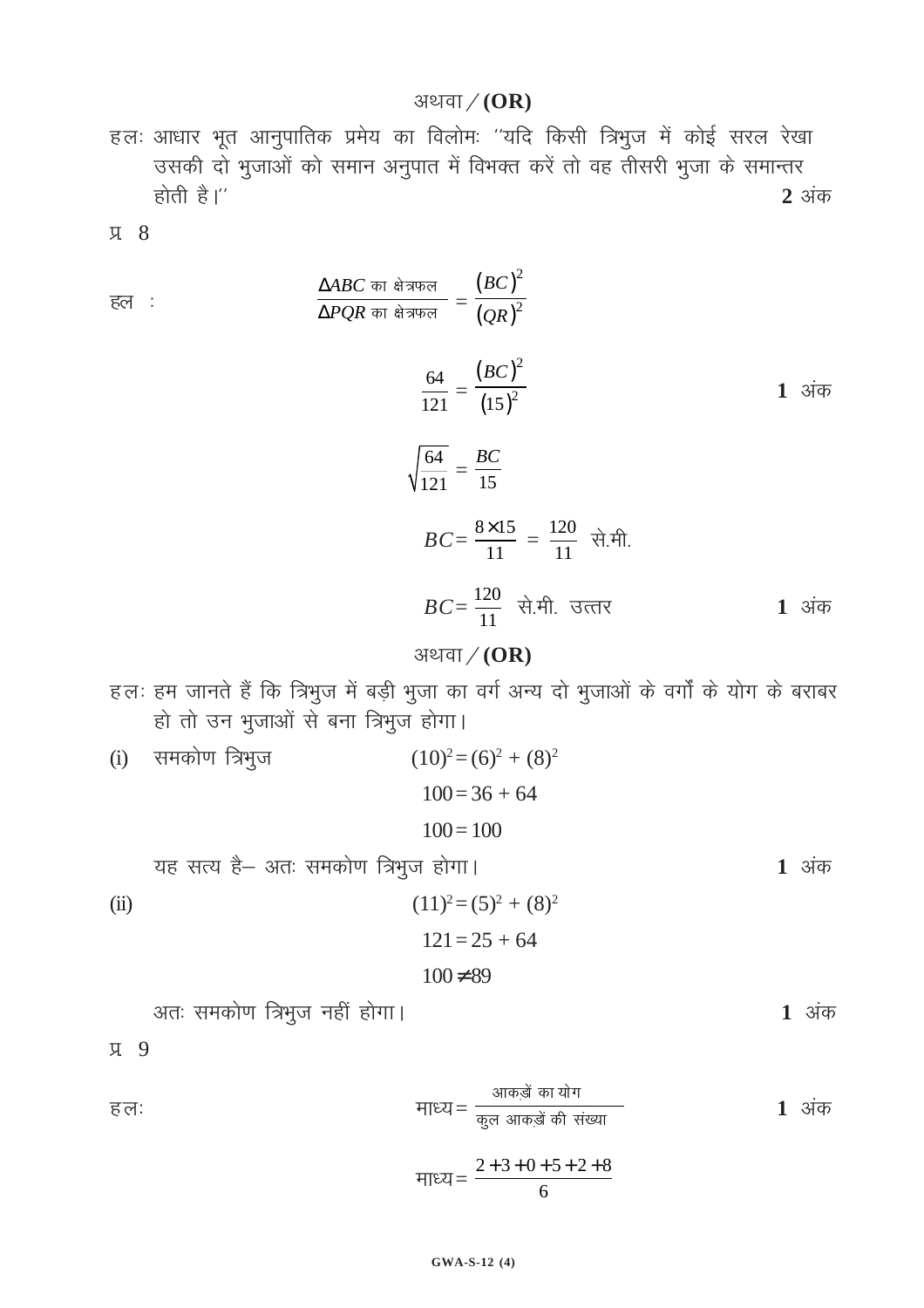$$
H1 = \frac{20}{6} = \frac{10}{3}
$$
 1 3 $\frac{1}{6}$ 

### अथवा / (OR)

हलः आँकड़ों को आरोही क्रम में लिखने पर

34] 38] 42] 44] 46] 48] 54] 55] 63] 70

आँकड़ों की संख्या *N*=10 (सम संख्या) है।

$$
\frac{N}{2} \frac{\vec{a} \cdot \vec{a}}{\vec{a} \cdot \vec{a}} = \frac{\frac{N}{2} \vec{a} \cdot \vec{a}}{2} = \frac{\frac{10}{2} \vec{a} \cdot \vec{a}}{2} = \frac{\frac{10}{2} \vec{a} \cdot \vec{a}}{2} = \frac{5 \vec{a} \cdot \vec{a}}{2} = \frac{46 + 48}{2} = \frac{94}{2} = 47
$$
\n  
\nHIIIEq<sub>3</sub> = 47 37.377 1 345

iz- 10

हल :एक पाँसे को एक बार फेंकने पर 6 तरह के अंक आ सकते है। घटना के कुल परिणामों की संख्या=6 अनुकूल परिणामों की संख्या  $(2, 4, 6) = 3$ 

izkf;drk<sup>=</sup> vudq yw ifj.kkek as dh l[a ;k dyq ifj.kkek as dh l[a ;k **<sup>1</sup>** vad

$$
=\frac{3}{6}=\frac{1}{2} \quad \text{and} \quad \text{and} \quad \text{and} \quad \text{and} \quad \text{and} \quad \text{and} \quad \text{and} \quad \text{and} \quad \text{and} \quad \text{and} \quad \text{and} \quad \text{and} \quad \text{and} \quad \text{and} \quad \text{and} \quad \text{and} \quad \text{and} \quad \text{and} \quad \text{and} \quad \text{and} \quad \text{and} \quad \text{and} \quad \text{and} \quad \text{and} \quad \text{and} \quad \text{and} \quad \text{and} \quad \text{and} \quad \text{and} \quad \text{and} \quad \text{and} \quad \text{and} \quad \text{and} \quad \text{and} \quad \text{and} \quad \text{and} \quad \text{and} \quad \text{and} \quad \text{and} \quad \text{and} \quad \text{and} \quad \text{and} \quad \text{and} \quad \text{and} \quad \text{and} \quad \text{and} \quad \text{and} \quad \text{and} \quad \text{and} \quad \text{and} \quad \text{and} \quad \text{and} \quad \text{and} \quad \text{and} \quad \text{and} \quad \text{and} \quad \text{and} \quad \text{and} \quad \text{and} \quad \text{and} \quad \text{and} \quad \text{and} \quad \text{and} \quad \text{and} \quad \text{and} \quad \text{and} \quad \text{and} \quad \text{and} \quad \text{and} \quad \text{and} \quad \text{and} \quad \text{and} \quad \text{and} \quad \text{and} \quad \text{and} \quad \text{and} \quad \text{and} \quad \text{and} \quad \text{and} \quad \text{and} \quad \text{and} \quad \text{and} \quad \text{and} \quad \text{and} \quad \text{and} \quad \text{and} \quad \text{and} \quad \text{and} \quad \text{and} \quad \text{and} \quad \text{and} \quad \text{and} \quad \text{and} \quad \text{and} \quad \text{and} \quad \text{and} \quad \text{and} \quad \text{and} \quad \text{and} \quad \text{and} \quad \text{and} \quad \text{and} \quad \text{and} \quad \text{and} \quad \text{and} \quad \text{and} \quad \
$$

## अथवा / (OR)

हलः साना बरसात होने की प्रायिकता $=p$ एवं बरसात न होने की प्रायिकता=*q* 

$$
p + q = 1
$$
  
0.4 + q = 1  
q = 1 - 0.4  
q = 0.6 उत्तर 1 अंक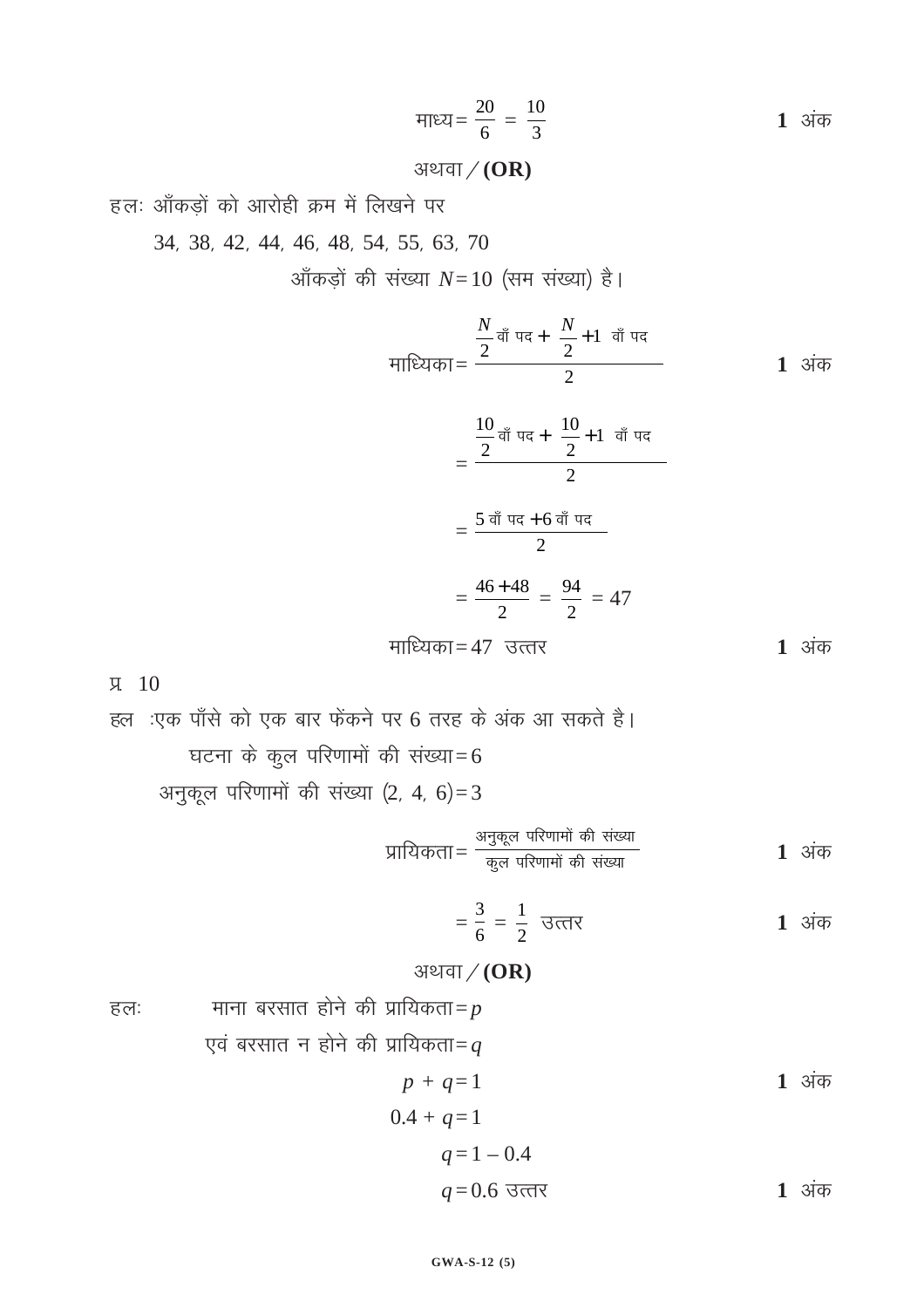iz- 11

हलः 2*x* + 7*y*=11 ...(1)

$$
-3x + 5y = -1
$$
 ...(2)

समीकरण (1) में 3 का तथा समीकरण (2) में 2 का गुणाकर जोड़ने पर

$$
6x + 21y = 33\n-6x + 10y = -2\n31y = 31
$$
 1 3i

$$
y = \frac{31}{31} = 1
$$
 1 3 $\frac{1}{3}$ 

 $y = 1$  समीकरण (1) में रखने पर

$$
2x + 7y = 11
$$
  
2x + 7(1) = 11  
2x = 11 - 7  
2x = 4  
1 3 $\frac{1}{4}$ 

 $x=2$  **1 3 1** 

 $x=2$  तथा  $y=1$  उत्तर

## अथवा $/(OR)$

$$
mx + y = 5
$$
...(1)

$$
3x + y = 1 \tag{2}
$$

gन समीकरणों को क्रमशः

\n
$$
a_1x + b_1y = c_1 \text{ तथा}
$$
\n
$$
a_2x + b_2y = c_2 \text{ }\overset{\frown}{\mathsf{d}}\overline{\underset{a_1 = m}{\mathsf{d}}} \overline{\underset{b_1 = 1}{\mathsf{d}}} \overline{\underset{c_1 = 5}{\mathsf{d}}} \overline{\underset{a_2 = 3}{\mathsf{d}}} \overline{\underset{b_2 = 1}{\mathsf{d}}} \overline{\underset{c_2 = 1}{\mathsf{d}}} \overline{\underset{c_1 = 5}{\mathsf{d}}} \overline{\underset{c_2 = 1}{\mathsf{d}}} \overline{\underset{c_2 = 5}{\mathsf{d}}} \overline{\underset{c_1 = 5}{\mathsf{d}}} \overline{\underset{c_2 = 1}{\mathsf{d}}} \overline{\underset{c_2 = 1}{\mathsf{d}}} \overline{\underset{c_1 = 5}{\mathsf{d}}} \overline{\underset{c_2 = 1}{\mathsf{d}}}
$$

(i) ,d vf}rh; gy gks]

$$
\frac{a_1}{a_2} \neq \frac{b_1}{b_2}
$$
\n
$$
\frac{m}{3} \neq \frac{1}{1}
$$
\n
$$
m \neq 3
$$
\n1 3i

1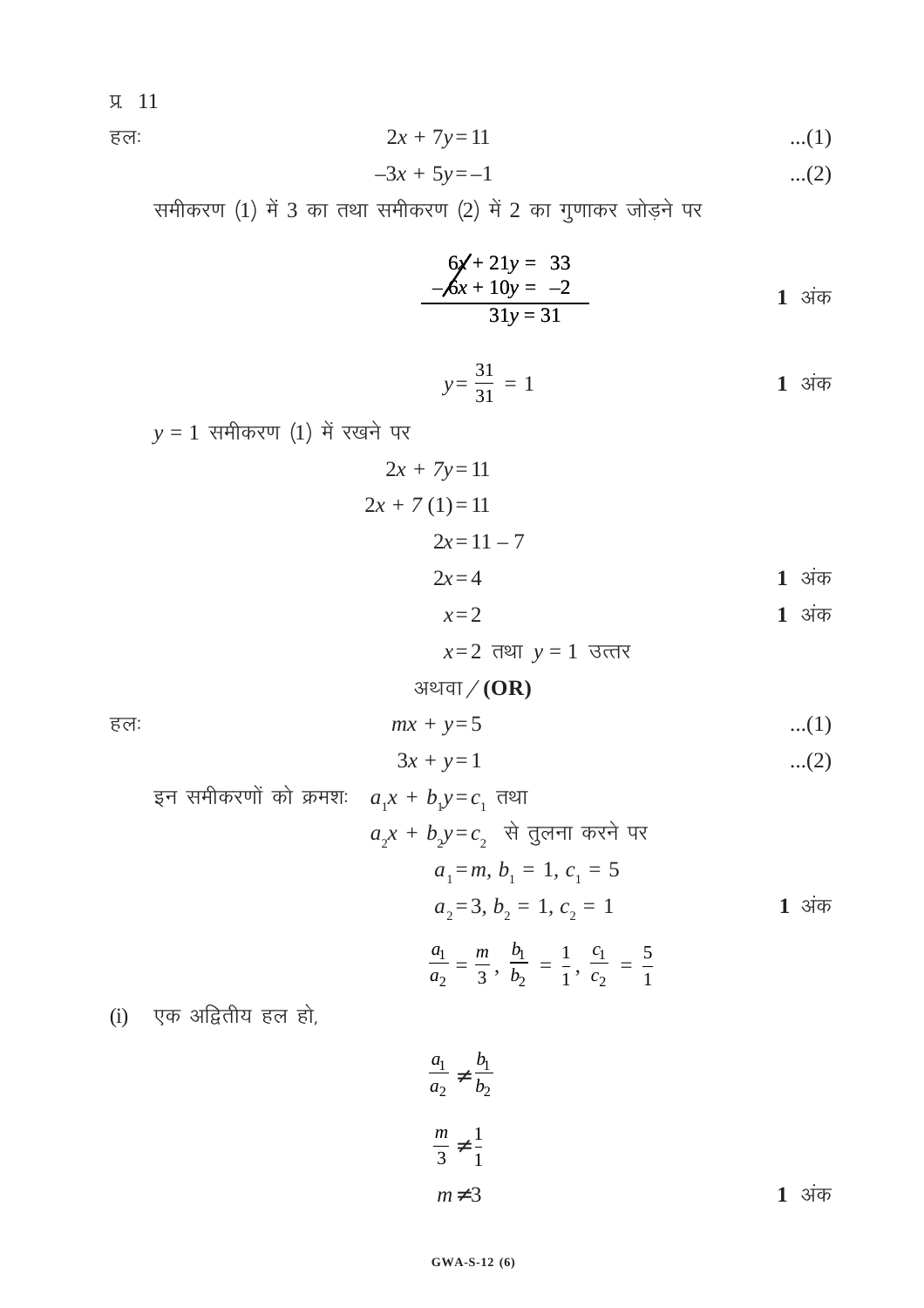(ii) 
$$
\overrightarrow{a}
$$
 ही भी हल न हो,

$$
\frac{a_1}{a_2} = \frac{b_1}{b_2} \neq \frac{c_1}{c_2}
$$
\n
$$
\frac{m}{3} = \frac{1}{1} \neq \frac{5}{1}
$$
\n
$$
\frac{m}{1} = \frac{1}{1} \neq \frac{5}{1}
$$
\n
$$
\frac{1}{1} \neq \frac{1}{1} \neq \frac{1}{1} \neq \frac{1}{1} \neq \frac{1}{1} \neq \frac{1}{1} \neq \frac{1}{1} \neq \frac{1}{1} \neq \frac{1}{1} \neq \frac{1}{1} \neq \frac{1}{1} \neq \frac{1}{1} \neq \frac{1}{1} \neq \frac{1}{1} \neq \frac{1}{1} \neq \frac{1}{1} \neq \frac{1}{1} \neq \frac{1}{1} \neq \frac{1}{1} \neq \frac{1}{1} \neq \frac{1}{1} \neq \frac{1}{1} \neq \frac{1}{1} \neq \frac{1}{1} \neq \frac{1}{1} \neq \frac{1}{1} \neq \frac{1}{1} \neq \frac{1}{1} \neq \frac{1}{1} \neq \frac{1}{1} \neq \frac{1}{1} \neq \frac{1}{1} \neq \frac{1}{1} \neq \frac{1}{1} \neq \frac{1}{1} \neq \frac{1}{1} \neq \frac{1}{1} \neq \frac{1}{1} \neq \frac{1}{1} \neq \frac{1}{1} \neq \frac{1}{1} \neq \frac{1}{1} \neq \frac{1}{1} \neq \frac{1}{1} \neq \frac{1}{1} \neq \frac{1}{1} \neq \frac{1}{1} \neq \frac{1}{1} \neq \frac{1}{1} \neq \frac{1}{1} \neq \frac{1}{1} \neq \frac{1}{1} \neq \frac{1}{1} \neq \frac{1}{1} \neq \frac{1}{1} \neq \frac{1}{1} \neq \frac{1}{1} \neq \frac{1}{1} \neq \frac{1}{1} \neq \frac{1}{1} \neq \frac{1}{1} \neq \frac{1}{1} \neq \frac{1}{1} \neq \frac{1}{1} \neq \frac{1}{1} \ne
$$

$$
(m \quad \vec{\phi} \quad \vec{\theta} \text{ } m = \vec{\phi} \text{ } [\vec{\phi} \text{ } \vec{\phi}] \text{ } \vec{\phi} \text{ } \vec{\phi} \text{ } \vec{\phi} \text{ } \vec{\phi} \text{ } \vec{\phi} \text{ } \vec{\phi} \text{ } \vec{\phi} \text{ } \vec{\phi} \text{ } \vec{\phi} \text{ } \vec{\phi} \text{ } \vec{\phi} \text{ } \vec{\phi} \text{ } \vec{\phi} \text{ } \vec{\phi} \text{ } \vec{\phi} \text{ } \vec{\phi} \text{ } \vec{\phi} \text{ } \vec{\phi} \text{ } \vec{\phi} \text{ } \vec{\phi} \text{ } \vec{\phi} \text{ } \vec{\phi} \text{ } \vec{\phi} \text{ } \vec{\phi} \text{ } \vec{\phi} \text{ } \vec{\phi} \text{ } \vec{\phi} \text{ } \vec{\phi} \text{ } \vec{\phi} \text{ } \vec{\phi} \text{ } \vec{\phi} \text{ } \vec{\phi} \text{ } \vec{\phi} \text{ } \vec{\phi} \text{ } \vec{\phi} \text{ } \vec{\phi} \text{ } \vec{\phi} \text{ } \vec{\phi} \text{ } \vec{\phi} \text{ } \vec{\phi} \text{ } \vec{\phi} \text{ } \vec{\phi} \text{ } \vec{\phi} \text{ } \vec{\phi} \text{ } \vec{\phi} \text{ } \vec{\phi} \text{ } \vec{\phi} \text{ } \vec{\phi} \text{ } \vec{\phi} \text{ } \vec{\phi} \text{ } \vec{\phi} \text{ } \vec{\phi} \text{ } \vec{\phi} \text{ } \vec{\phi} \text{ } \vec{\phi} \text{ } \vec{\phi} \text{ } \vec{\phi} \text{ } \vec{\phi} \text{ } \vec{\phi} \text{ } \vec{\phi} \text{ } \vec{\phi} \text{ } \vec{\phi} \text{ } \vec{\phi} \text{ } \vec{\phi} \text{ } \vec{\phi} \text{ } \vec{\phi} \text{ } \vec{\phi} \text{ } \vec{\phi} \text{ } \vec{\phi} \text{ } \vec{\phi} \text{ } \vec{\phi} \text{ } \vec{\phi} \text{ } \vec{\phi} \text{ } \vec{\phi} \text{ } \vec{\phi} \text{ } \vec{\phi} \text{ } \vec{\phi} \text{ } \vec{\phi} \text{ } \vec{\phi} \text{ }
$$

**д** 12

हलः   
माना कि एक कुर्सी का मूल्य=
$$
x
$$
 रु.  
एक मेज का मूल्य= $y$  रु.

प्रश्नानुसार,

$$
2x + 3y = 800 \dots (1)
$$
  
4x + 3y = 1000 \dots (2) 1 3 $\dot{a}$ 

समीकरण (1) में 2 का गुणा करके,

समीकरण (2) को घटाने पर

$$
4x + 6y = 1600
$$
  

$$
4x - 3y = 1000
$$
  

$$
3y = 600
$$

 $y = \frac{600}{3} = 200$  $1 \overline{31}$ 

1 अंक

 $y=200$  समीकरण (1) में रखने पर

$$
2x + 600 = 800
$$
  

$$
2x = 200
$$
  

$$
x = \frac{200}{2} = 100
$$

इस प्रकार 3 कुर्सी तथा 3 मेजों का

कुल मूल्य = 
$$
3x + 3y
$$
  
= 3 (100) + 3 (200)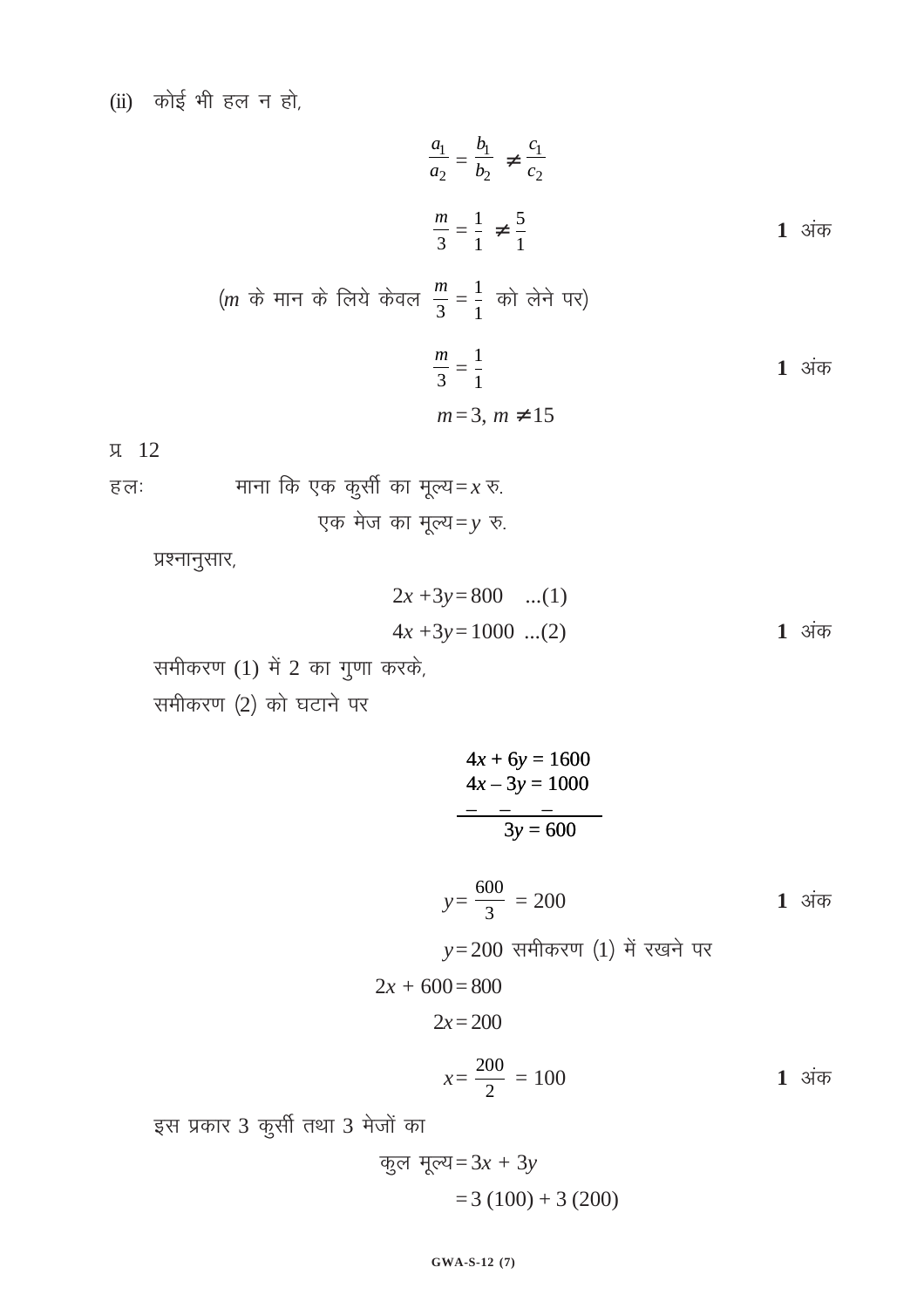$= 300 + 600 = 900$  रुपयें 1 अंक

अथवा 
$$
\diagup
$$
 (OR)

हलः माना पहली संख्या  $x$  तथा दूसरी संख्या  $y$  है। अतः पहले प्रतिबंध के अनुसार

$$
x + y = 100
$$
 ...(1) 1 3i $\overline{\sigma}$   

$$
x = y + 2
$$

$$
x - y = 2
$$
 ... (2) 1  $3\overline{4}$ 

समीकरण  $(1)$  व  $(2)$  को जोड़ने पर

दूसरे प्रतिबंध के अनुसार

$$
x + y = 100
$$
  
\n
$$
x - y = 2
$$
  
\n
$$
2x = 102
$$
  
\n
$$
x = 51
$$
  
\n
$$
x = 51
$$
 {1 3iab  
\n
$$
51 + y = 100
$$
  
\n
$$
y = 100 - 51
$$
  
\n
$$
y = 49
$$
 {1 3iab

अतः अभीष्ट संख्याएँ 51 तथा 49 है।

 $\overline{u}$  13

⇒

$$
\frac{3a-4b}{3a+4b} = \frac{2}{5}
$$

तिर्यक गुणा करने पर

$$
5(3a-4b)=2(3a+4b)
$$
 1 3 $\frac{1}{4}$ 

$$
\Rightarrow \qquad 15a - 20b = 6a + 8b
$$

$$
\Rightarrow \qquad 15a - 6a = 8b + 20b \qquad 1 \text{ sign}
$$
\n
$$
\Rightarrow \qquad 9a = 28b
$$

$$
\frac{a}{b} = \frac{28}{9}
$$
 1 3 $\frac{1}{3}$ 

$$
\therefore \qquad a:b=28:9 \qquad \qquad 1 \text{ sign}
$$

# अथवा $/(OR)$

हलः  $a$  और  $b$  का मध्यानुपाती  $b$  है तो

$$
b^2 = ac
$$
 ...(1) 1  $3\overline{q}$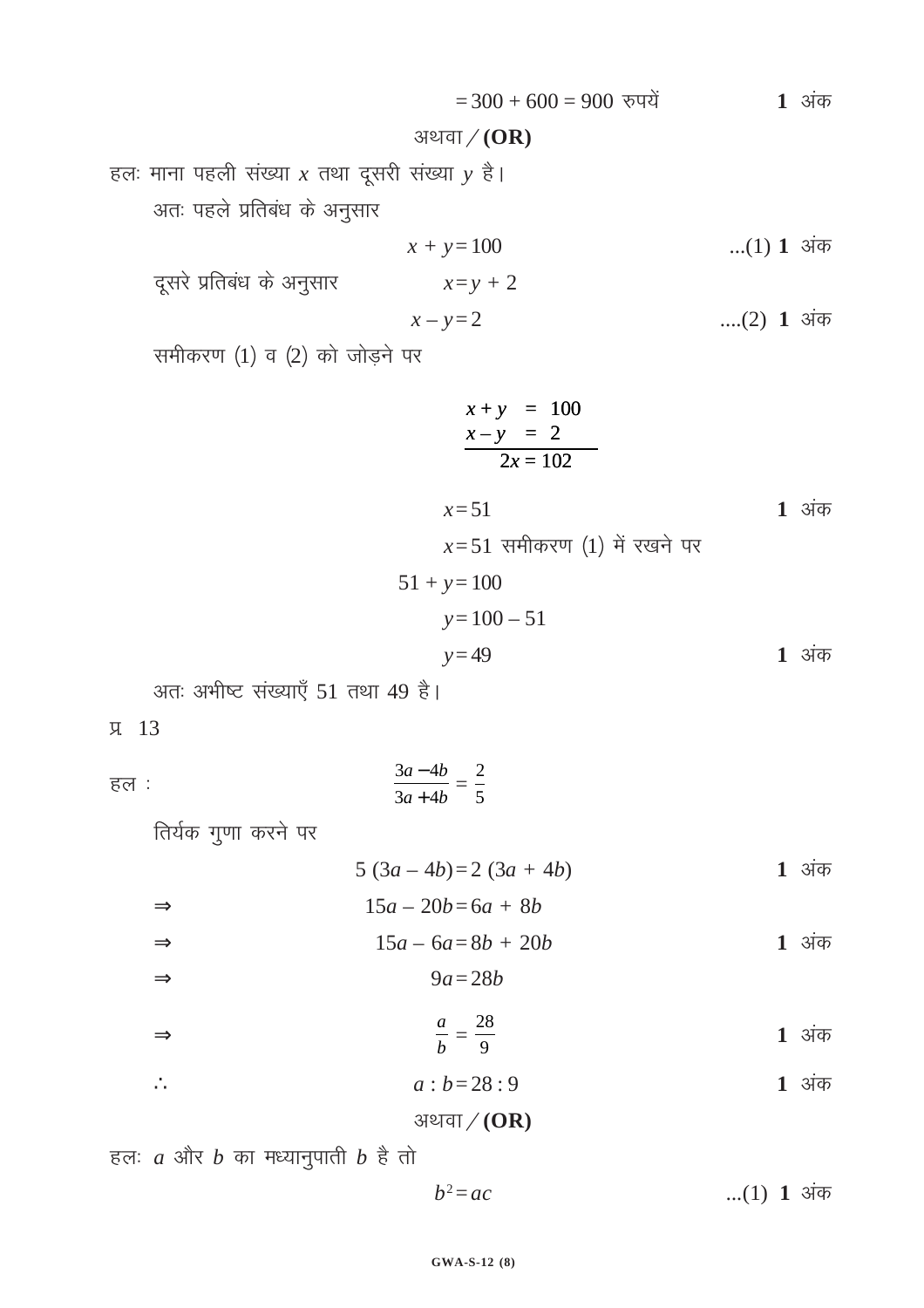$$
L.H.S. = \frac{a^2 + b^2}{ab}
$$

$$
= \frac{a^2 + ac}{ab}
$$
1 3 $\frac{a}{b}$ 

$$
=\frac{a(a+c)}{ab}
$$
 1 3 $\dot{a}$ 

$$
=\frac{a+c}{b}
$$
 **1**  $\overline{34\varphi}$   
=R.H.S.

$$
L.H.S.=R.H.S.
$$

iz- 14

हलः  $2x^2 - 13x + 15 = 0$ 

दिये गये वर्ग समीकरण की

$$
ax^2 + bx + c = 0
$$
 से तुलना करने पर  
 $a = 2, b = -13, c = 15$ 

सूत्र : 
$$
x = \frac{-b \pm \sqrt{b^2 - 4ac}}{2a}
$$
 1 अंक

$$
x = \frac{(-13) \pm \sqrt{(-13)^2 - 4 \times 2 \times 15}}{2 \times 2}
$$
  

$$
x = \frac{13 \pm \sqrt{169 - 120}}{4}
$$
  

$$
x = \frac{13 \pm \sqrt{49}}{4}
$$
  

$$
x = \frac{13 \pm 7}{4}
$$
 1 3~~i~~

 $(+)$  चिन्ह लेने पर

$$
x = \frac{13+7}{4} = \frac{20}{4} = 5
$$

 $(-)$  चिन्ह लेने पर

$$
x = \frac{13 - 7}{4} = \frac{6}{4} = \frac{3}{2}
$$
 1 3 $\frac{1}{4}$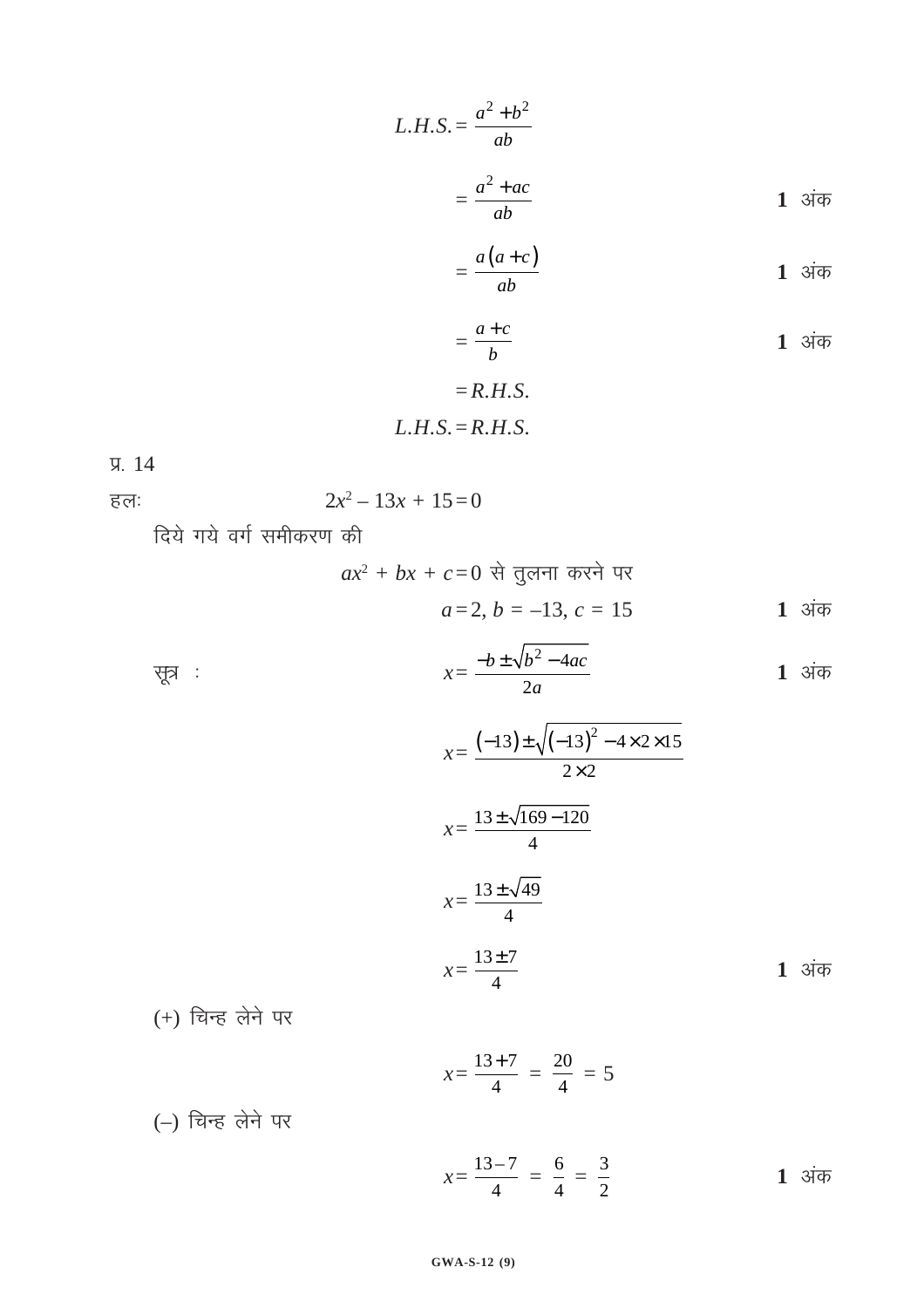$$
x=5, \ \frac{3}{2}
$$

अथवा $/(OR)$ 

हलः माना एक प्राकृत संख्या  $x$  है। तो दूसरी  $x + 1$  होगी

प्रश्नानुसार—

$$
x^{2} + (x + 1)^{2} = 265
$$
  
\n
$$
x^{2} + x^{2} + 1 + 2x = 265
$$
  
\n
$$
2x^{2} + 2x = 264
$$
  
\n
$$
x^{2} + x - 132 = 0
$$
  
\n
$$
x^{2} + 12x - 11x - 132 = 0
$$
  
\n
$$
x(x + 12) - 11 (x + 12) = 0
$$
  
\n
$$
(x - 11) (x + 12) = 0
$$
  
\n
$$
(x - 11) = 0
$$
 or 
$$
(x + 12) = 0
$$
  
\n
$$
x = 11
$$
 or 
$$
x = -12
$$

(प्राकृत संख्या ऋणात्मक नहीं होती है।)

$$
x=11
$$

दूसरी संख्या = 
$$
x + 1 = 11 + 1 = 12
$$
 1 अंक

अतः संख्यााएँ 11 एवं 12 होगी।

**у.** 15

हलः माना  $PQ$  प्रकाश स्तभ है।



तथा  $R$  जहाज  $P$  से जहाज का अवनमन कोण  $TPR$  है तो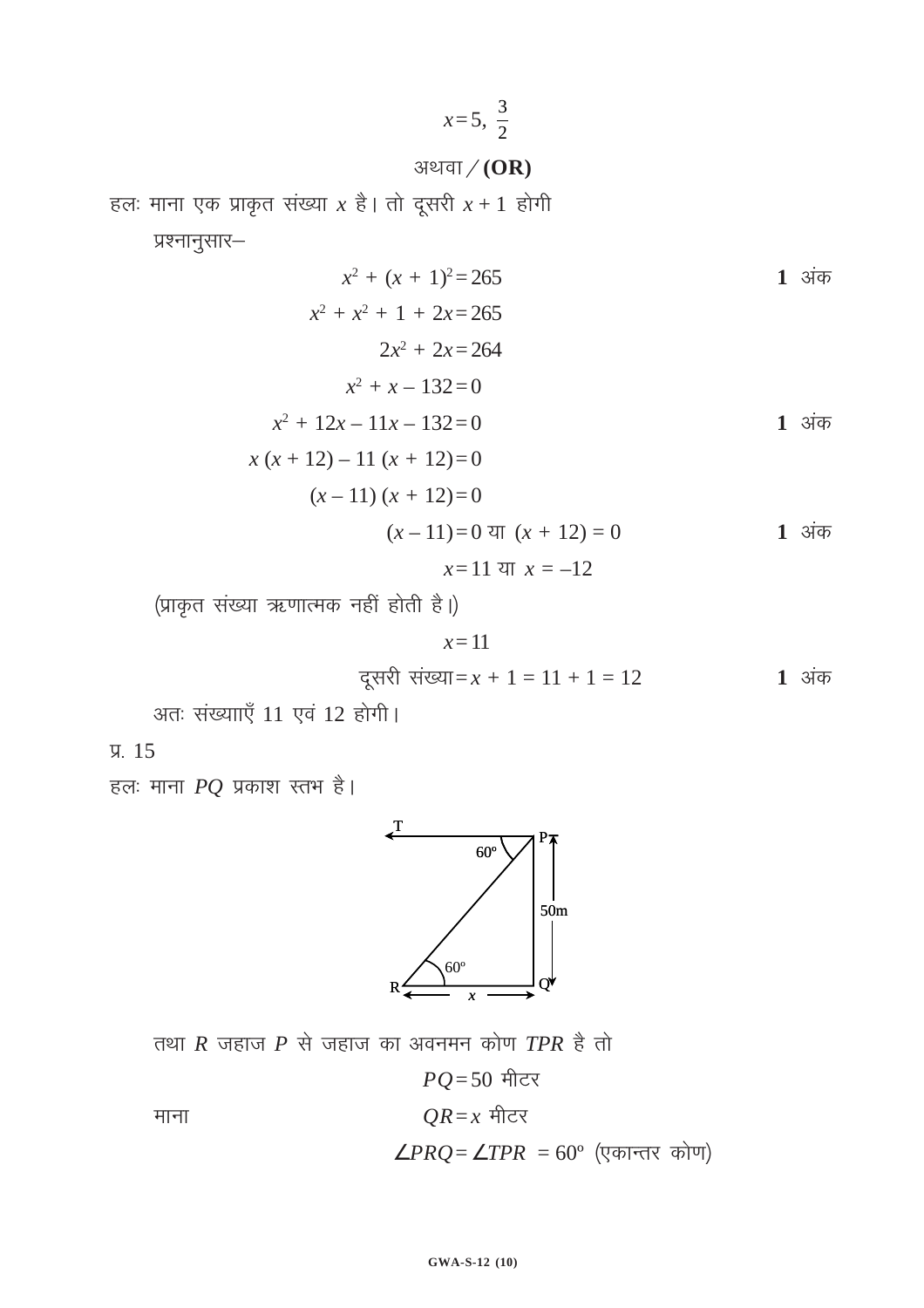दिया हुआ है-

 $\frac{1}{V} = \frac{2}{S}$  $1 \t1 \t1$  $\left(\frac{1}{a} + \frac{1}{b} + \frac{1}{c}\right)$ 

iz- 16

हलः सिद्ध करना है

 $\Rightarrow$   $\theta = 30^{\circ}$  1 अंक अतः सूर्य का अभीष्ट उन्नयन कोण 30° होगा।

 $\Rightarrow$  tan $\theta = \frac{n}{h\sqrt{3}}$ *h h*

 $\Rightarrow$  tan $\theta = \frac{1}{\sqrt{3}}$ 

 $\Rightarrow$  tan $\theta$  = tan30°

इसकी छाया  $QR = \sqrt{3} h$  मीटर होगी। माना सूर्य का उन्नयन कोण  $\theta$  है तो  $tan\theta = \frac{PQ}{RO}$ 





 $\frac{PQ}{RQ}$  **1** अंक

अथवा $/(OR)$ हलः माना व्यक्ति  $PQ$  की ऊँचाई  $h$  मीटर है।

*x=*

50

$$
\sqrt{3} = \frac{50}{x}
$$
 1 3 $\overline{4}$ 

 $\frac{0}{3}$  =  $\frac{50}{1.732}$  = 28.86 मीटर **1** अंक

 $1$  अंक

$$
\sqrt{3} = \frac{50}{x}
$$
 1 3 $\dot{q}$ 

$$
\tan 60^\circ = \frac{PQ}{RQ}
$$
 1  $\text{sign}$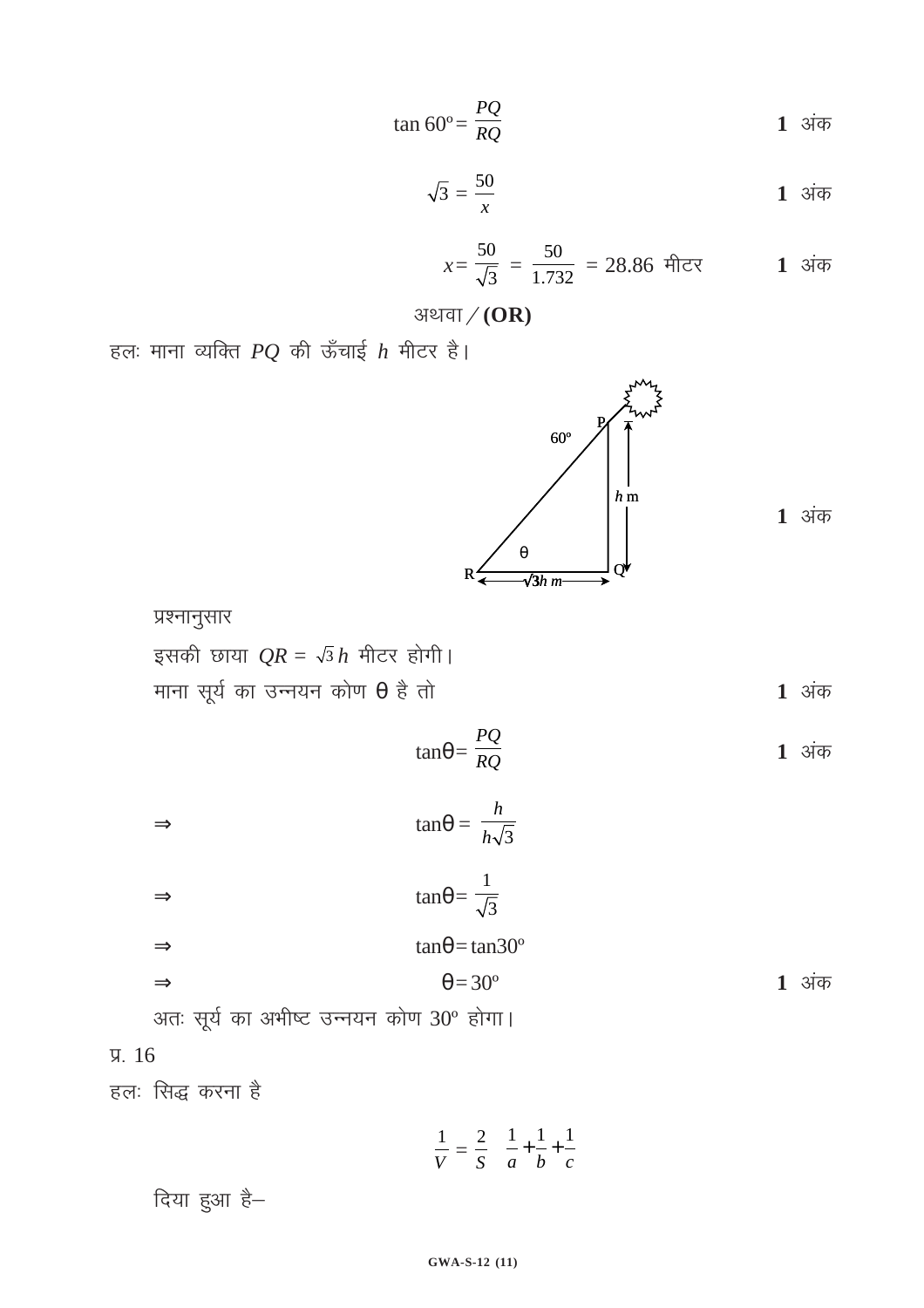घनाभ की लम्बाई=
$$
a
$$
 चौड़ाई =  $b$  ऊँचाई =  $c$ 

घनाभ का सम्पूर्ण पृष्ठ

 $S = 2(ab + bc + ca)$  **1** अंक

घनाभ का आयतन  $v = abc$ 

$$
R.H.S. = \frac{2}{S} \left( \frac{1}{a} + \frac{1}{b} + \frac{1}{c} \right)
$$

$$
= \frac{2}{S} \left( \frac{bc + ca + ab}{abc} \right)
$$

$$
= \frac{2}{S} \left( \frac{ab + bc + ca}{abc} \right)
$$
1 3 $\frac{1}{S}$ 

$$
=\frac{1}{S}\cdot\frac{S}{V}=\frac{1}{V}
$$
 1 3 $\frac{1}{S}$ 

$$
R.H.S.=L.H.S.
$$
  
3121 (OR)

हलः स्वास्था का आयतन $=a^3$  1 अंक

$$
a^3 = 1331
$$

 $a^3 = (11)^3$ 

$$
a = 11 \text{ }\mathbf{\hat{H}}.\mathbf{\hat{H}}.
$$
 1  $\text{ }\mathbf{\hat{31}}\mathbf{\hat{47}}$ 

घन का सम्पूर्ण पृष्ठ = 
$$
6a^2
$$
  
=  $6 \times (11)^2$  1 अंक

$$
= 6 \times 121
$$
  
= 726  $\overline{a}$  यो  $\overline{d}$ . $\overline{d}$ . 1  $3\overline{a}$ 

y. 17

हलः माना बड़े गोले की त्रिज्या  $R$  तथा छोटे गोले की त्रिज्या  $r$  है।

$$
aξ \text{ in } \hat{\sigma} \text{ in } \hat{\sigma} \text{ in } \hat{\sigma} = \frac{4}{3} πR^3
$$
\n
$$
= \frac{4}{3} π (8)^3
$$
\n
$$
= \frac{4}{3} π × 512 \text{ if } \hat{\sigma} \text{ in } \hat{\sigma}.
$$
\n1 3

छोटे गोले का आयतन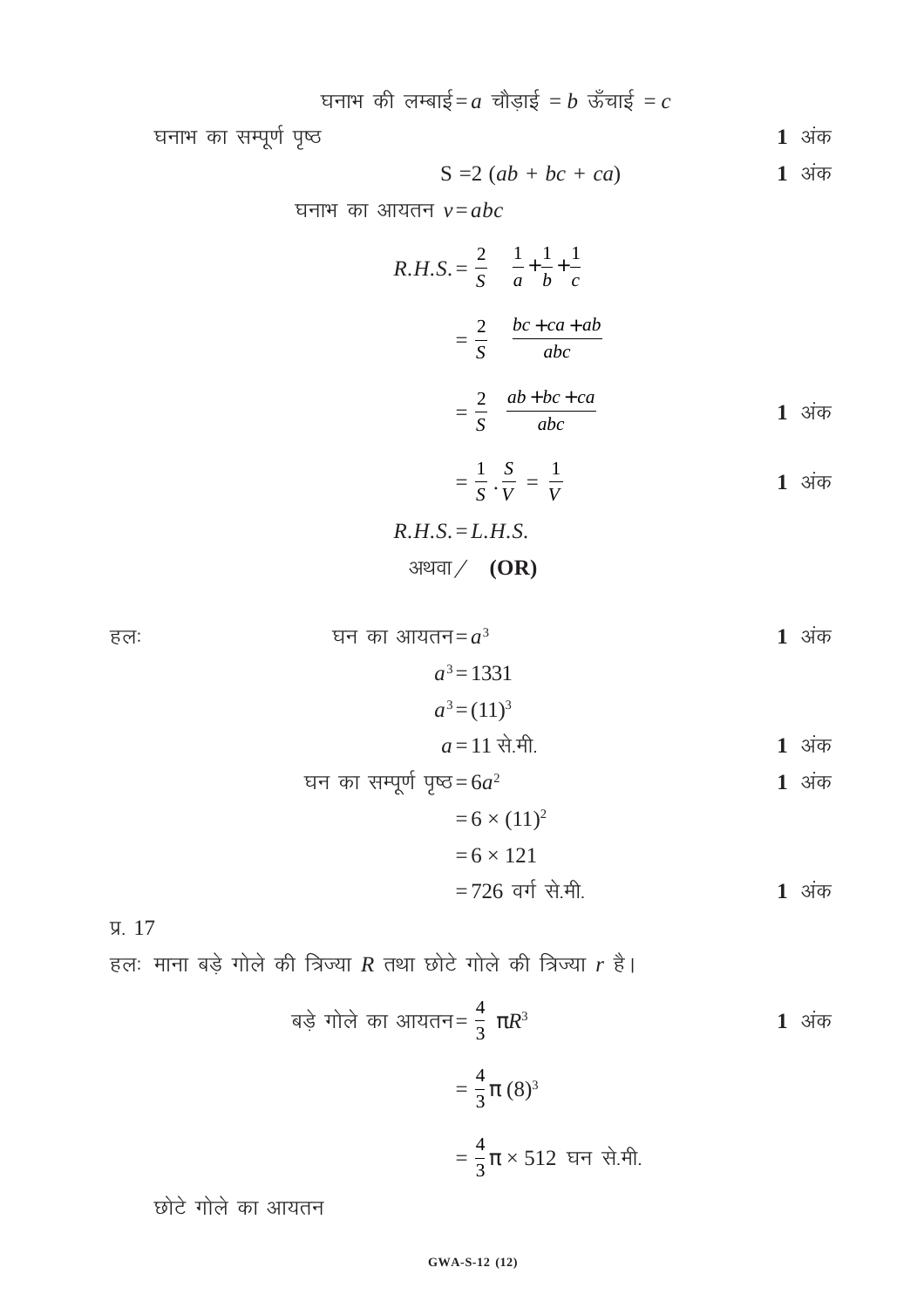$$
= \frac{4}{3}\pi r^{3}
$$
  
=  $\frac{4}{3}\pi (1)^{3}$   
=  $\frac{4}{3}\pi$   $\pi \neq \pi$ .  
1 3 $\pi$ 

अतः छोटे गोलो की संख्या= 
$$
\frac{बड़े गोले का आयतन
$$
  
कोटे गोलो की संख्या =  $\frac{1}{60}$  कोटे गोले का आयतन

$$
=\frac{\frac{4}{3}\pi \times 512}{\frac{4}{3}\pi}
$$
  
=512 उत्तर  
अथवा / (OR)

हलः  $\overline{q}$  and  $\overline{q}$  and  $\overline{q}$  and  $\overline{q}$  and  $\overline{q}$  and  $\overline{q}$  and  $\overline{q}$  and  $\overline{q}$  and  $\overline{q}$  and  $\overline{q}$  and  $\overline{q}$  and  $\overline{q}$  and  $\overline{q}$  and  $\overline{q}$  and  $\overline{q}$  and  $\overline{q}$  and  $\overline{q}$ 

त्रिज्या = 
$$
\frac{14}{2} = 7 \text{ से.मी.
$$
  
 $r=7 \text{ से.मी.}$  1 अंक

csyu dk lEiw.kZ i`"B= 2π*r* (*r + h*) **1** vad

 $= 2 \times \frac{22}{7} \times 7 (7 + 20)$  $= 2 \times$ 22  $\frac{22}{7} \times 7 \times 27$  $= 1188$  वर्ग से.मी. **1** अंक बेलन का आयतन (ν)= $\pi r^2 h$ 

$$
=\frac{22}{7} \times 7 \times 7 \times 20
$$
  
= 3080 घन से.मी. 1 अंक

# iz- **18**

हलः 
$$
a^2 (b - c) + b^2 (c - a) + c^2 (a - b)
$$
  
विस्तार के बाद (*a* घात के पदो के अवरोही क्रम में लिखने पर)  
=  $a^2b - a^2c + b^2c - b^2a + c^2a - c^2b$  1 अंक

#### **GWA-S-12 (13)**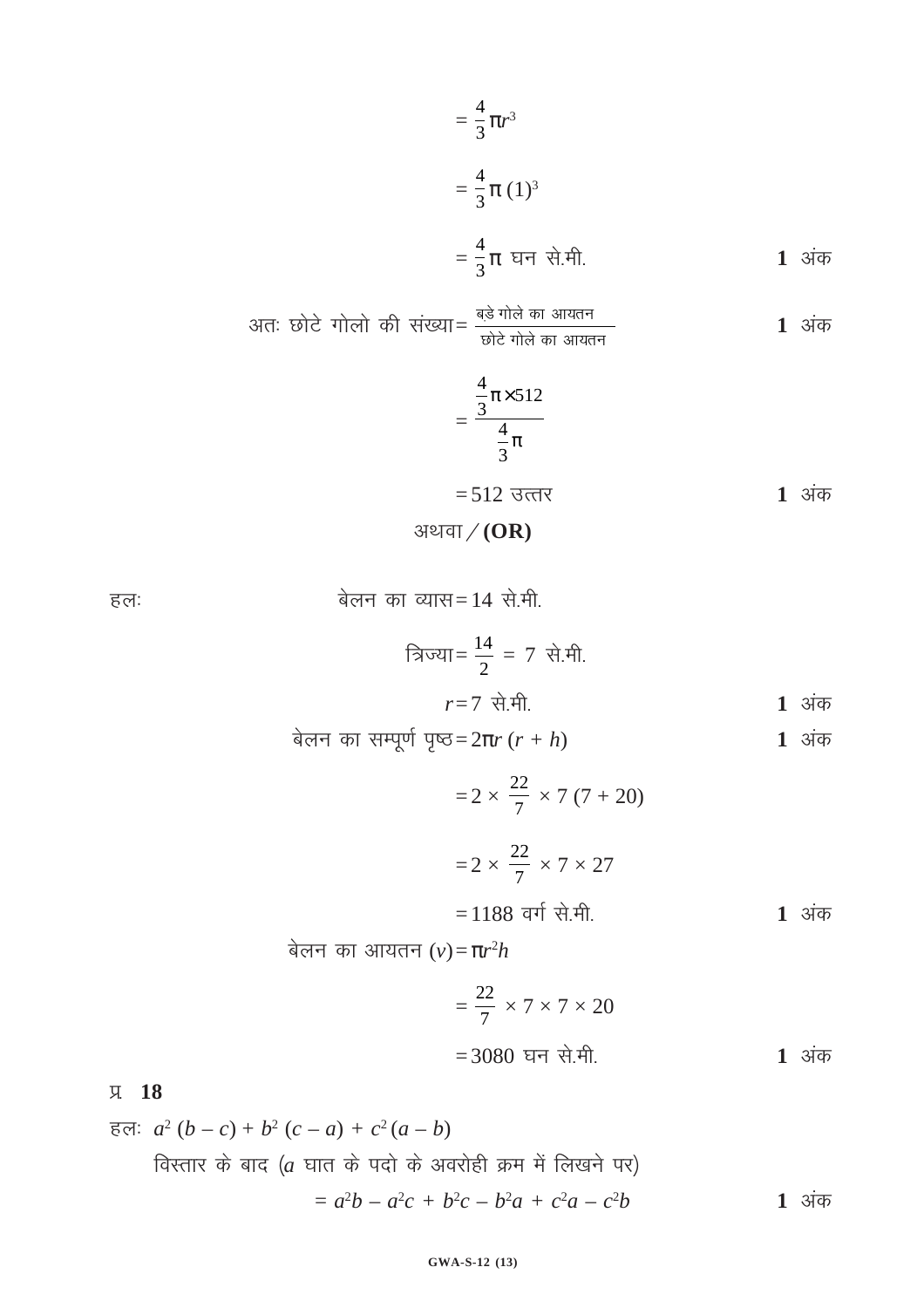$$
= a2b - a2c + c2a - b2a + b2a + b2c - c2b
$$
  
\n
$$
= a2(b - c) + a (b - c) (b + c) + bc (b - c)
$$
  
\n
$$
= a2(b - c) - a (b - c) (b + c) + bc (b - c)
$$
  
\n
$$
= (b - c) {a2 - a (b + c) + bc}
$$
  
\n
$$
= (b - c) {a2 - ab - ac + bc}
$$
  
\n
$$
= (b - c) {a (a - b) - c (a - b)}
$$
  
\n
$$
= (b - c) (a - b) (a - c)
$$
  
\n
$$
= \frac{1}{a} \sinh(\pi + a) + \frac{1}{b} \sin(\pi - a)
$$
  
\n
$$
= (a - b) (b - c) (c - a)
$$
  
\n
$$
= (a - b) (b - c) (c - a)
$$
  
\n
$$
= 1 \sin(\pi - a)
$$

अथवा 
$$
/
$$
 "OR"

Eq: HITI

\n
$$
\frac{x}{(b+c)} = \frac{y}{(c+a)} = \frac{z}{(a+b)} = k \text{ (Hint)}
$$
\n
$$
x = k (b + c)
$$
\n
$$
y = k (c + a)
$$
\n
$$
z = k (a + b)
$$
\nL.H.S. = (b - c)x + (c - a)y + (a - b)z

\n
$$
= (b - c)k (b + c) + (c - a)y + (a - b)z
$$
\n
$$
= (b - c) k (b + c) + (c - a) k (c - a) + (a - b) k (a + b)
$$
\n
$$
= k (b2 - c2 + c2 - a2 + a2 - b2)
$$
\n1

\n3

$$
= k (b2 - c2 + c2 - a2 + a2 - b2)
$$
  
= k \times 0

$$
= 0 = R.H.S.
$$

 $\overline{y}$ . 19

हलः माना रेलगाड़ी की सामान्य चाल  $x$  किमी $\overline{/}$ घंटा है।

समय = 
$$
\frac{d^{20} \pi}{d^{20} \pi^2}
$$
 1 अंक

प्रथम स्थिति में, 
$$
t_1 = \frac{300}{x}
$$

चाल में 5k.m. / घंटा की वृद्धि कर देने से नवीन चाल  $(x - 5)$  किमी / घंटा 1 अंक द्वितीय स्थिति में,

#### GWA-S-12 (14)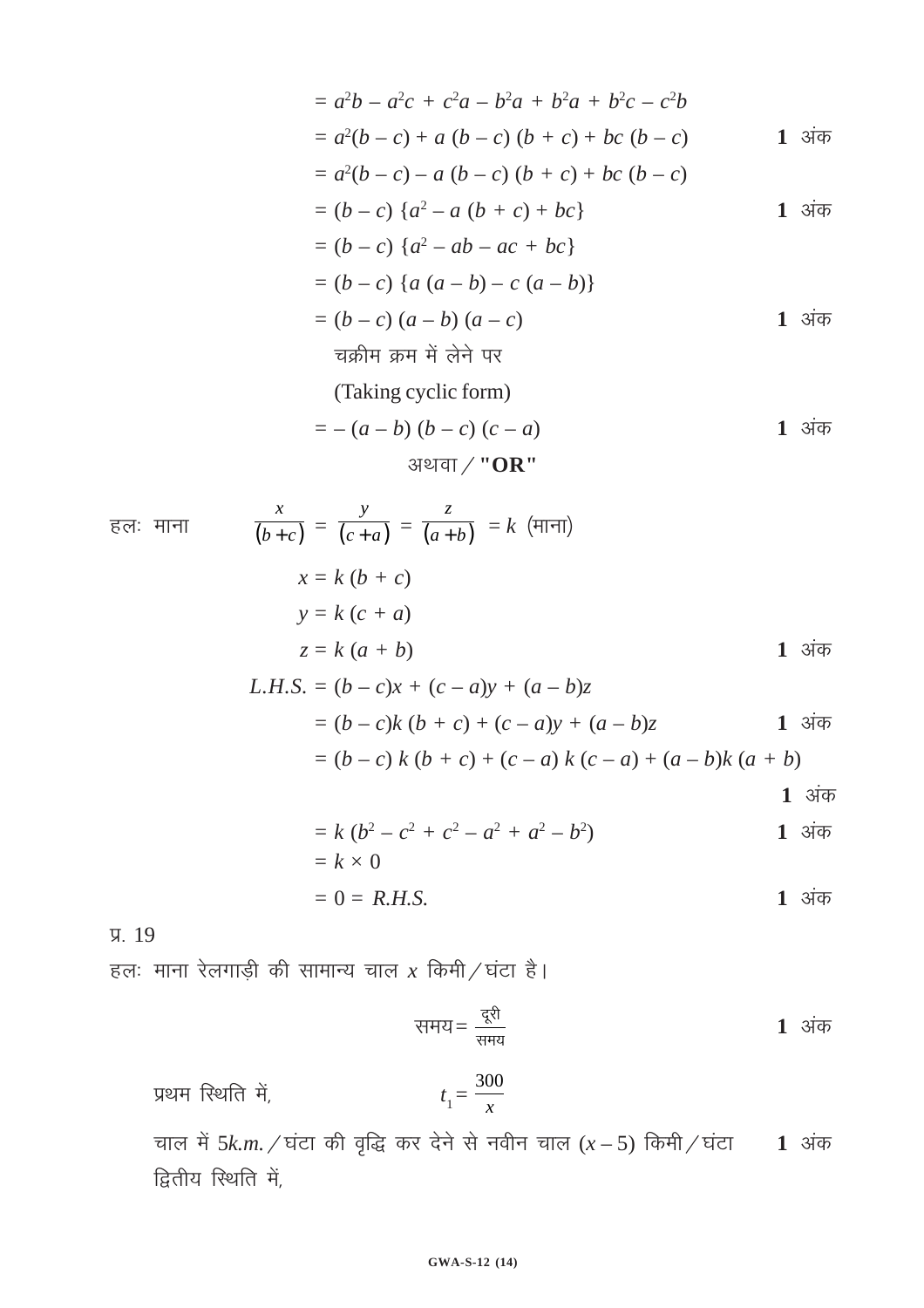$$
t_2 = \frac{300}{x-5}
$$
 1 3 $\dot{q}$ 

प्रतिबंधानुसार

$$
t_2 - t_1 = 2
$$
\n
$$
\Rightarrow \qquad \frac{300}{x - 5} - \frac{300}{x} = 2
$$
\n1 3 $\pi$ 

हल करने पर

$$
x^{2}-5x-750=0
$$
  
(x-30) (x + 25)=0  
x=30, x = -25 (अग्राहय है |) 1 अंक

 $\therefore$  सामान्य चाल 30 किमी $\angle$ घंटा उत्तर

अथवा $/(OR)$ 

हल:  $x^4$  $x^4 - 10x^2 + 9 = 0$ समीकरण में  $x^2 = z$  रखने पर **1** अंक  $z^2 - 10z + 9 = 0$  $\Rightarrow$   $z^2$  $z^2 - 9z - z + 9 = 0$ ⇒  $z(z-9)-1(z-9)=0$  1 अंक  $\Rightarrow$   $(z-9)(z-1)=0$  $z - 9 = 0 \implies z = 9$ यदि  $z - 1 = 0$  ⇒  $z = 1$  1 अंक *z=*9  $x^2 = 9$  $x=\pm 3$  **1** 3 $\overline{a}$ *x=*1  $x^2 = 1$ *x=*±1 दिया गया समीकरण चतुर्घात समीकरण है। इसलिये  $x$  के चार मान होंगें।

*x*=+1, -1, +3, -3 उत्तर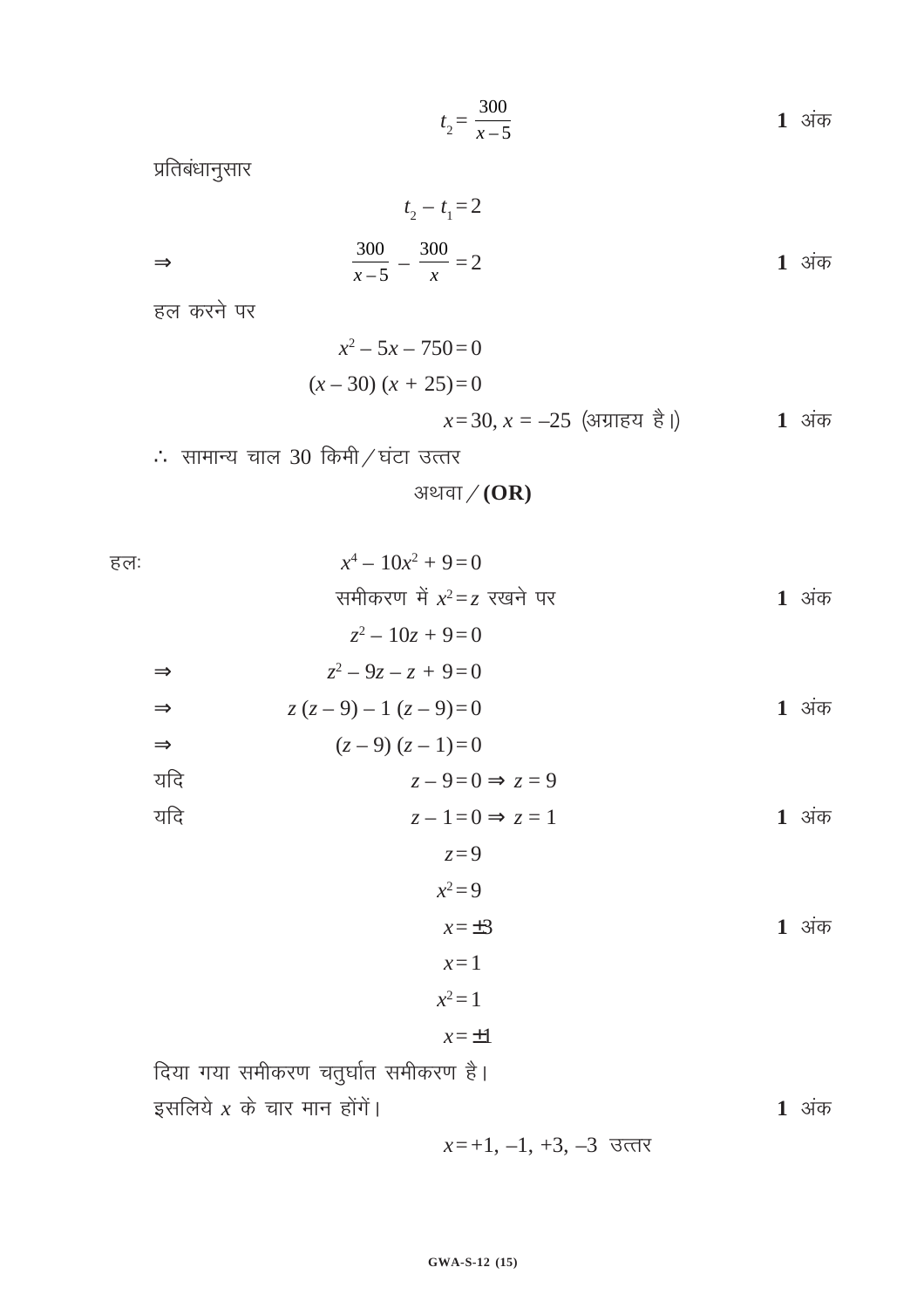$\sqrt{4}$ . 20

gy% e'khu dk uxn ewY;=#- 6400 fd'r ;kstuk esa vkaf'kd Hkqxrku=#- 1400 'ks"k jkf'k=#- 5000 **1** vad dqy yh xbZ fd'r dh jkf'k= 1717 × 3 =#- 5151 **1** vad

किश्त योजना में भुगतान किया गया

$$
\frac{1}{2}
$$
\n
$$
\frac{1}{2}
$$
\n
$$
=
$$
\n
$$
\frac{1}{2}
$$
\n
$$
=
$$
\n
$$
\frac{1}{2}
$$
\n
$$
\frac{1}{2}
$$
\n
$$
\frac{1}{2}
$$
\n
$$
\frac{1}{2}
$$
\n
$$
\frac{1}{2}
$$
\n
$$
\frac{1}{2}
$$
\n
$$
\frac{1}{2}
$$
\n
$$
\frac{1}{2}
$$
\n
$$
\frac{1}{2}
$$
\n
$$
\frac{1}{2}
$$
\n
$$
\frac{1}{2}
$$
\n
$$
\frac{1}{2}
$$
\n
$$
\frac{1}{2}
$$
\n
$$
\frac{1}{2}
$$
\n
$$
\frac{1}{2}
$$
\n
$$
\frac{1}{2}
$$
\n
$$
\frac{1}{2}
$$
\n
$$
\frac{1}{2}
$$
\n
$$
\frac{1}{2}
$$
\n
$$
\frac{1}{2}
$$
\n
$$
\frac{1}{2}
$$
\n
$$
\frac{1}{2}
$$
\n
$$
\frac{1}{2}
$$
\n
$$
\frac{1}{2}
$$
\n
$$
\frac{1}{2}
$$
\n
$$
\frac{1}{2}
$$
\n
$$
\frac{1}{2}
$$
\n
$$
\frac{1}{2}
$$
\n
$$
\frac{1}{2}
$$
\n
$$
\frac{1}{2}
$$
\n
$$
\frac{1}{2}
$$
\n
$$
\frac{1}{2}
$$
\n
$$
\frac{1}{2}
$$
\n
$$
\frac{1}{2}
$$
\n
$$
\frac{1}{2}
$$
\n
$$
\frac{1}{2}
$$
\n
$$
\frac{1}{2}
$$
\n
$$
\frac{1}{2}
$$
\n
$$
\frac{1}{2}
$$
\n
$$
\frac{1}{2}
$$
\n
$$
\frac{1}{2}
$$
\n
$$
\frac{1}{2}
$$
\n
$$
\frac{1}{2}
$$
\n
$$
\frac{1}{2}
$$
\n
$$
\frac{1}{2}
$$
\n
$$
\frac{1}{2}
$$
\n
$$
\frac
$$

igys ekg dk ewy/ku=#- 5000 nwljs ekg dk ewy/ku= 5000 – 1717 = #- 3283 rhljs ekg dk ewy/ku= 3283 – 1717

 $=$   $\overline{6}$ . 1566

कुल मूलधन–

 $= 5000 + 3283 + 1566$  $=$   $\overline{6}$ . 9849

यदि ब्याज की दर  $r$ % हो तो प्रश्नानुसार

$$
I = \frac{9849 \times r \times 1}{100 \times 12} \qquad \qquad \dots (2) \mathbf{1} \text{ sign}
$$

समीकरण  $(1)$  एवं  $(2)$  से

$$
\frac{9849 \times r \times 1}{100 \times 12} = 151
$$
  

$$
r = \frac{151 \times 100 \times 12}{9849}
$$
  

$$
r = 18.39\% \text{ 36} = 13.39\%
$$
 1 34

हलः प्रश्नानुसार

मूलधन (*P*) = 1500 रु. ब्याज दर  $(r)$ = 5% (वार्षिक) समय $(n)=3$  वर्ष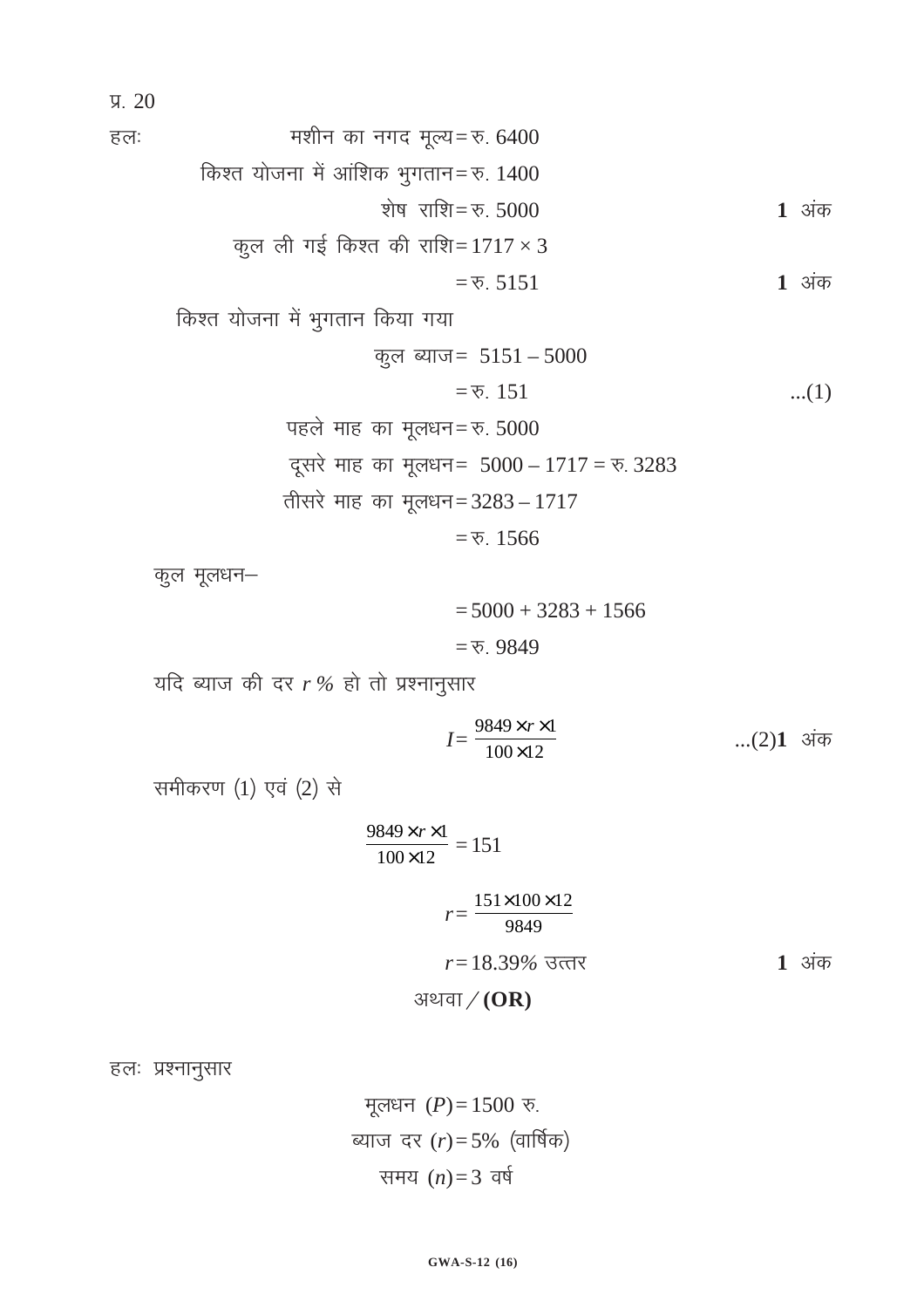सूत्र : 
$$
A = P \left( 1 + \frac{r}{100} \right)^n
$$
 1 अंक

(मिश्रधन) 
$$
A = 1500 \left(1 + \frac{5}{100}\right)^3
$$
 1 अंक

$$
A = 1500 \times \frac{21}{20} \times \frac{21}{20} \times \frac{21}{20}
$$
 1 3~~1~~

$$
A = \frac{63 \times 441}{16}
$$
  

$$
A = 1736.44 \text{ } \text{and}
$$

चक्रवृद्धि ब्याज= मिश्रधन – मूलधन **1** अंक  

$$
I=A-P
$$

$$
I = 1736.44 - 1500
$$

$$
I = 236.44 \, \overline{v}
$$
.

अभीष्ट चक्रवृद्धि मिश्रधन=1736.44 रु.

 $\sqrt{9}$ . 21

हल :



परिवृत्त के रचना के पद–

- (i) रेखाखण्ड  $\overline{BC} = 7$  से.मी. बनाया।
- (ii)  $\overline{BC}$  के बिन्दु B पर  $\angle XBC = \angle ABC = 60^\circ$  का कोण बनाया।
- (iii) रेखाखण्ड  $\overline{BX}$  में से  $\overline{BA} = 5$  सेमी. काटा।



**2** अंक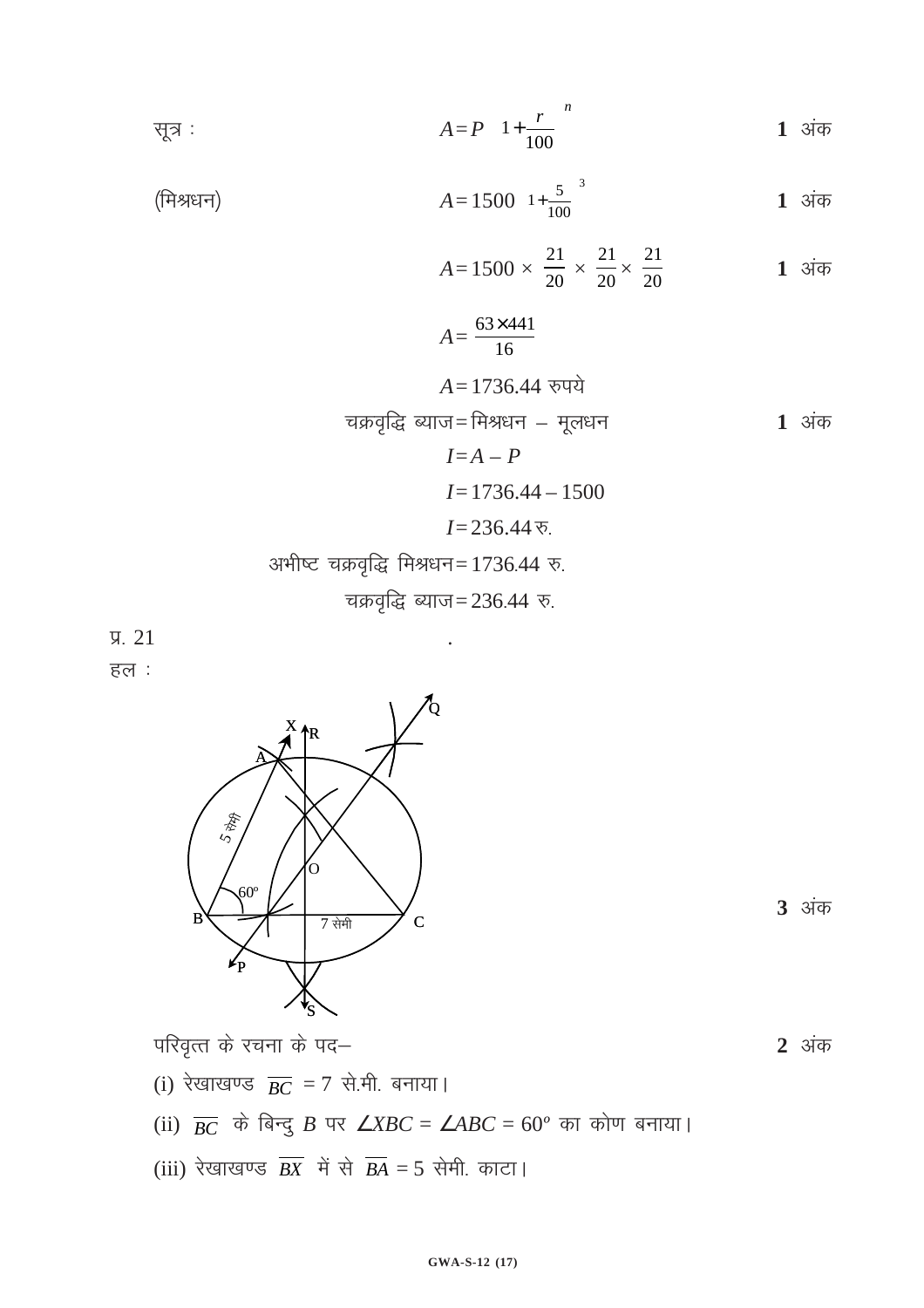(iv) रेखाखण्ड  $\overline{AC}$  और  $\overline{BC}$  के लम्ब समद्विभाजक क्रमशः  $\overline{PQ}$  एवं  $\overline{RS}$  खीचा।

(v)  $\overline{PQ}$  एवं  $\overline{RS}$  एक दूसरे को बिन्दु 0 पर प्रतिच्छेद करते है।

(vi) O को केन्द्र मानकर  $\overline{OA}$  की दूरी के बराबर त्रिज्या से वृत्त खींचा।

अतः यही अभीष्ट परिवृत्त है।

अथवा $/(OR)$ 

हलः चक्रीय चतुर्भुज की रचना



**3** अंक

रचना के पद—

(i) रेखाखण्ड  $AC = 4$  सेमी खींचा।

(ii) बिन्दु A पर AC के नीचे की ओर  $\angle CAE = 90^\circ$  बनाया।

(iii) AC का लम्ब अर्द्धक PO खीचा।

(iv) बिन्दु A पर AE लम्ब खीचा जो AC रेखा पर ही है और बिन्दु  $O$  से होकर जाता है।

(v)  $OA$  की त्रिज्या से  $O$  को केन्द्र मानकर एक वृत्त खींचा।

(vi) A से 1.5 सेमी की त्रिज्या लेकर चाप खीचा जो वृत्त को B पर काटता है।

(vii) A को केंद्र लेकर व 2 सेमी. की त्रिज्या से दूसरा चाप B को विपरीत खींचते है जो वृत्त को  $D$  पर काटता है।

(viii) AB, AD, BC और DC को मिलाया।

(ix) इस प्रकार ABCD चक्रीय चतुर्भुज बना जिसका  $\angle B = 90^{\circ}$ 

### $\sqrt{9}$  22

$$
\overline{\epsilon}\overline{\epsilon}\overline{\epsilon}
$$
\n
$$
L.H.S. = \frac{1+\cos A}{\sin A} + \frac{\sin A}{1+\cos A}
$$
\n
$$
(1+\cos A)^{2} + \sin^{2} A
$$

 $1 \overline{31}$ क

 $\sin A(1+\cos A)$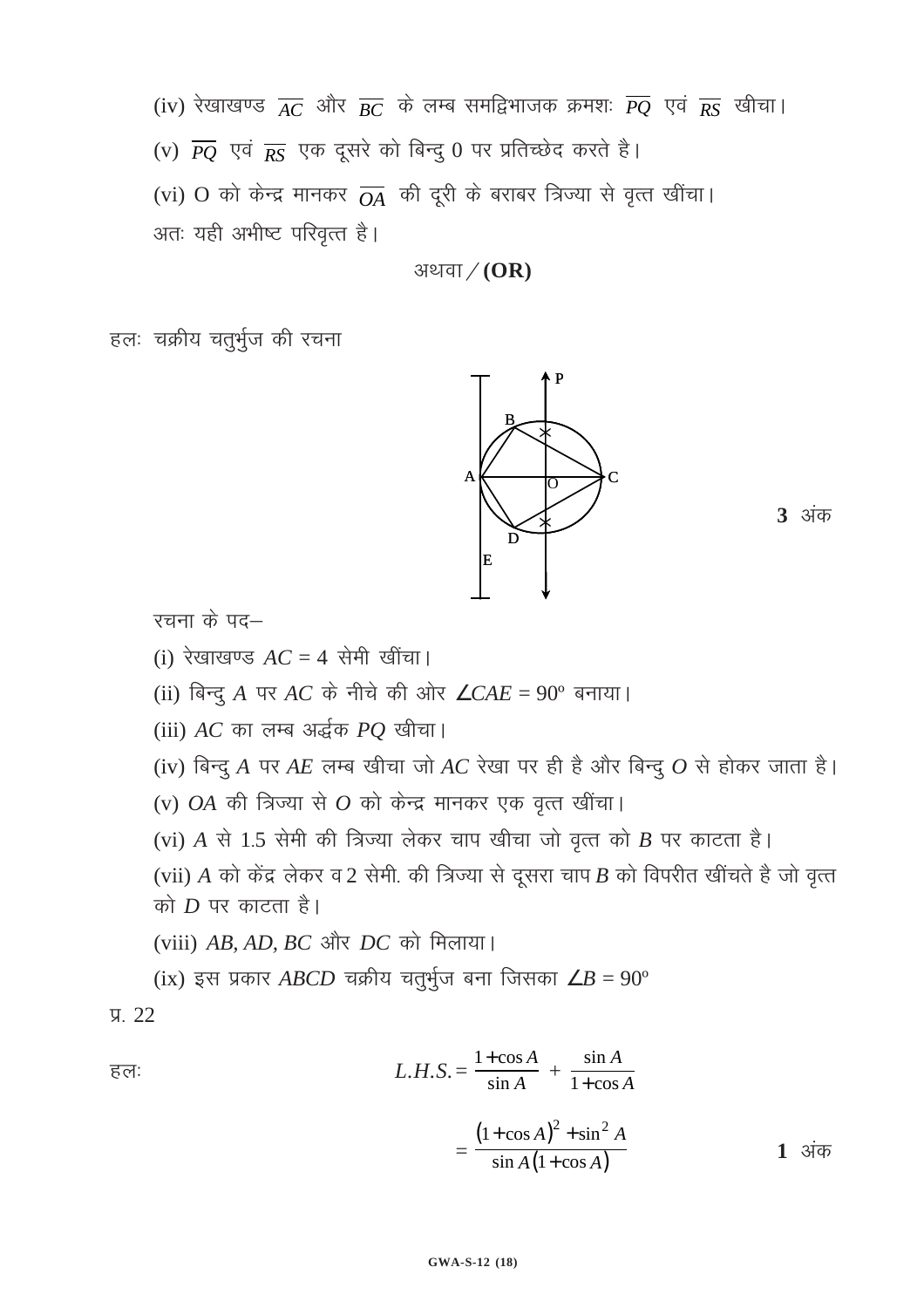$$
=\frac{1+2\cos A+\cos^2 A+\sin^2 A}{\sin A(1+\cos A)}
$$
 1 3~~1~~

$$
=\frac{1+2\cos A+1}{\sin A(1+\cos A)} \qquad \qquad 1 \text{ } \text{ and } \qquad
$$

$$
= \frac{2 + 2\cos A}{\sin A (1 + \cos A)}
$$
 1 3~~1~~

$$
=\frac{2(1+1\cos A)}{\sin A(1+\cos A)}
$$
 1 3 $\overline{4}$ 

$$
= \frac{2}{\sin A}
$$

$$
= R.H.S.
$$
31947/(OR)

 $L.H.S. = \frac{\sin 70^{\circ}}{\cos 20^{\circ}} + \frac{\cos ec 20^{\circ}}{\sec 70^{\circ}} - 2 \cos 70^{\circ} \csc 20^{\circ}$ हल:  $= \frac{\sin(90^{\circ}-20^{\circ})}{\cos 20^{\circ}} + \frac{\cos ex20^{\circ}}{\sec(90^{\circ}-20^{\circ})} - 2 \cos$  $(90^{\circ} - 20^{\circ})$  cosec  $20^{\circ}$  $1 \overline{31}$  $= \frac{\cos 20^{\circ}}{\cos 20^{\circ}} + \frac{\cos \text{ec20}^{\circ}}{\cos \text{ec20}^{\circ}} - 2 \sin 20^{\circ} \times \frac{1}{\sin 20^{\circ}}$  1 अंक  $= 1 + 1 - 2 \times 1$ 1 अंक  $1 \overline{31}$  $= 2 - 2$ 

- $1$  अंक  $= 0$
- $=$ R.H.S.



हल:



1 अंक

GWA-S-12 (19)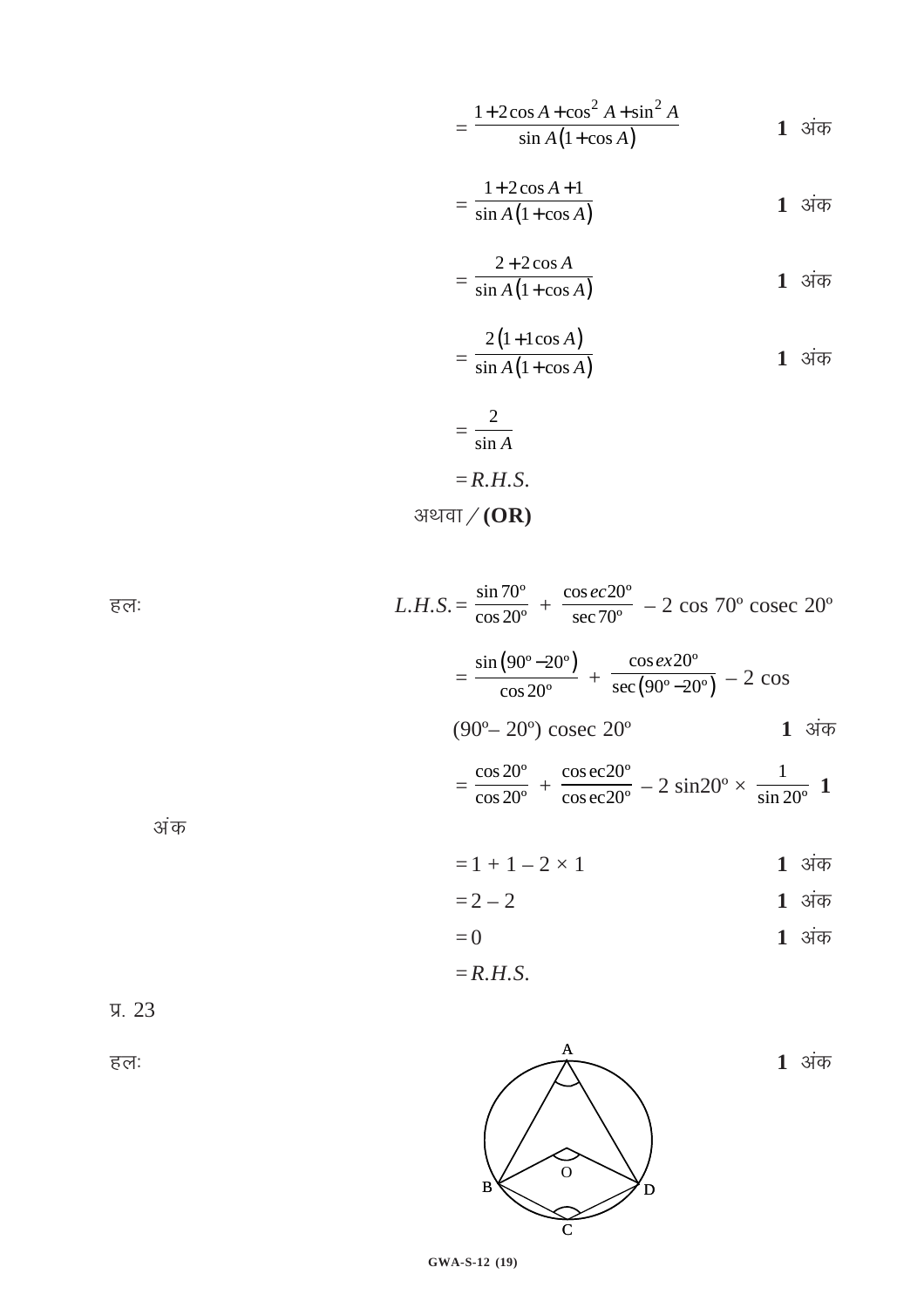ज्ञात है: ABCD एक चक्रीय चतुर्भुज जिसका केन्द्र  $O$  है। सिद्ध करना है –  $\angle A + \angle C = 180^\circ$  $\angle B + \angle D = 180^\circ$ 1 अंक

रचना:  $OB$  तथा  $OD$  को मिलाया। उपपत्ति :

वृत्त के किसी चाप द्वारा केन्द्र पर बना कोण उसी चाप द्वारा वृत्त की परिधि पर किसी बिन्दु पर बने कोण से दुगुना होता है।  $1 \overline{31}$ चाप  $BCD$  द्वारा निर्मित कोण

$$
\angle BAD = \frac{1}{2} \angle BOD \qquad \qquad \dots (1)
$$

चाप  $DAB$  द्वारा निर्मित कोण

$$
\angle BCD = \frac{1}{2} \angle DOB \qquad \qquad ...(2)
$$

समीकरण (1) एवं (2) जोड़ने पर

$$
\angle BAD + \angle BCD = \frac{1}{2}(\angle BOD + \angle DOB)
$$
 1 3 $\overline{4}\overline{B}$ 

$$
= \frac{1}{2} \times 360^{\circ}
$$
  
= 180<sup>°</sup>  

$$
\angle A + \angle C = 180^{\circ}
$$
  
= 180<sup>°</sup>  

$$
\angle B + \angle D = 180^{\circ}
$$
  
28  
1 34 $\overline{a}$   
35  
1 34 $\overline{a}$ 

अथवा $/(OR)$ 

हल:



 $1 \overline{31}$ 

ज्ञात है: PAB वृत्त की छेदक रेखा है। जो वृत्त को A तथा B पर काटती है तथा PT स्पर्श रेखा है।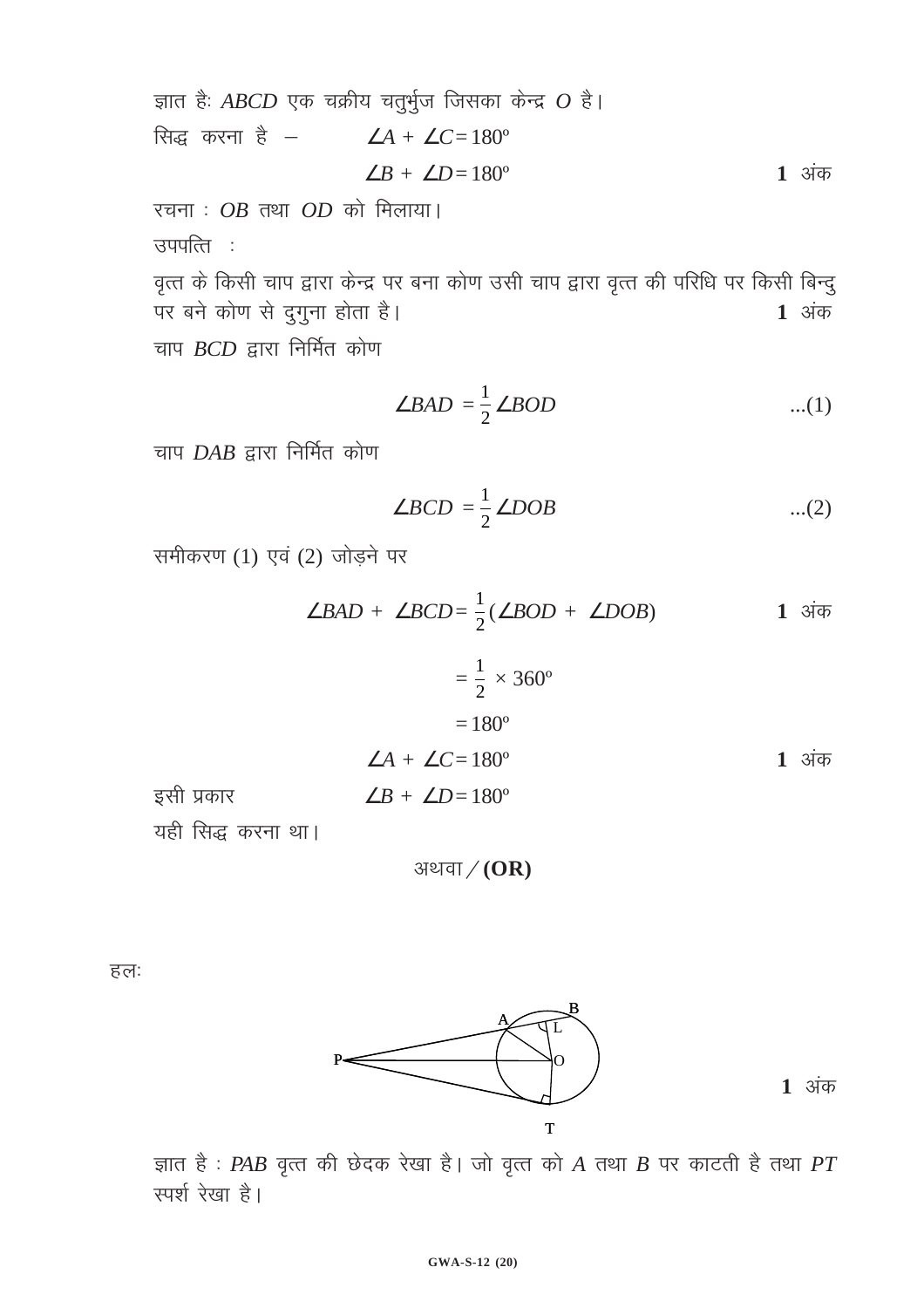सिद्ध करना है :  $PA.PB = (PT)^2$ रचना: केन्द्र  $O$  से जीवा AB पर  $OL$  लम्ब डाला।  $OA$  तथा  $OT$  को मिलाया।  $O$  को  $P$ से मिलाया। 1 अंक

उपपत्ति : (वृत्त के केन्द्र से जीवा पर डाला गया लम्ब जीवा को समद्विभाजित करता है।)

$$
AL = BL
$$
  
\n
$$
PA.PB = (PL - AL) (PL + LB)
$$
  
\n
$$
= (PL - AL) (PL + LB)
$$
  
\n
$$
= (PL)^{2} - (AL)^{2}
$$
  
\n
$$
= (OP^{2} - OL^{2}) - (OA^{2} - OL^{2})
$$
  
\n
$$
= (OP)^{2} - (OA)^{2} [OA = OT]
$$
  
\n
$$
= (OP)^{2} - (OT)^{2}
$$
  
\n
$$
= (PT)^{2}
$$
  
\n1 3i $\overline{\sigma}$   
\n
$$
PA.PB = (PT)^{2}
$$
  
\n1 3i $\overline{\sigma}$ 

अतः

यही सिद्ध करना था।

 $\Pi. 24$ 

हलः पद विचलन विधि से-

कल्पित माध्य

 $A=45$  $h=10$ 

|           | प्राप्तांक विघार्थियों | मध्य बिन्दू                | $x=45$<br>$x =$<br>$\overline{10}$ | fu                        |  |
|-----------|------------------------|----------------------------|------------------------------------|---------------------------|--|
|           | की संख्या $f$          | $\boldsymbol{\mathcal{X}}$ |                                    |                           |  |
| $10 - 20$ | 6                      | 15                         | $-3$                               | $-18$                     |  |
| $20 - 30$ | 8 <sup>8</sup>         | 25                         | $-2$                               | $-16$                     |  |
| $30 - 40$ | 13                     | 35                         | $-1$                               | $-13$                     |  |
| $40 - 50$ | $\overline{7}$         | 45                         | $\theta$                           | $\theta$                  |  |
| $50 - 60$ | 3                      | 55                         |                                    | 3                         |  |
| $60 - 70$ | $\overline{2}$         | 65                         | $\overline{2}$                     | $\overline{4}$            |  |
| $70 - 80$ | 1                      | 75                         | 3                                  | 3                         |  |
| यो ग      | 40                     |                            |                                    | $\Sigma \text{f} u = -37$ |  |